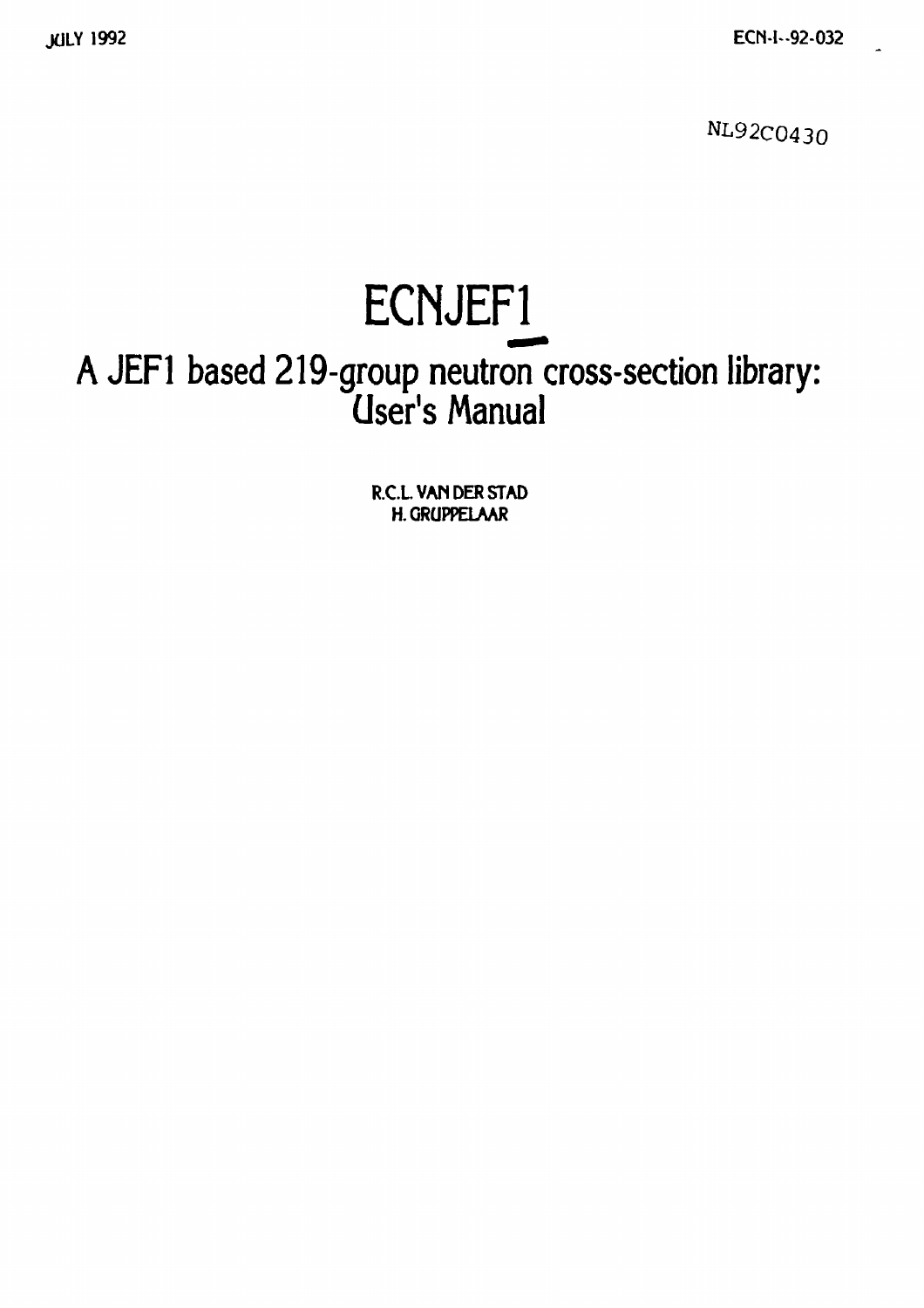**The Netherlands Energy Research Foundation ECN is the leading institute in the Netherlands for energy research. ECN carries out pure and applied research in the fields of nuclear energy, fossil fuels, renewable energy sources, environmental aspects of energy supply, computer science and the development and application of new materials. Energy studies are also a part of the research programme.** 

 $\overline{\phantom{0}}$ 

**ECN employs more than 900 staff. Contracts are obtained from the government and from national and foreign organizations and industries.** 

**ECN's research results are published in a number of report series, each series serving a different public from contractors to the international scientific world.** 

**The I-series is for internal reports that contain results for fellow colleagues, principally within ECN but also for those employed elsewhere. Although these reports may not be in their definite form, they may be referred to.** 

**Netherlands Energy Research Foundation ECN Service Unit General Services P.O. Box 1 NL-1755 ZQ Petten The Netherlands Telephone: +31 2246 43 23**  Fax :+31 2246 34 83

**This report is available on remittance of Dfl. 20 to: ECN, SÜ General Services, Petten, The Netherlands. Giro account (postal account) No. 3977703. Please quote the report number.** 

**© Netherlands Energy Research Foundation ECN**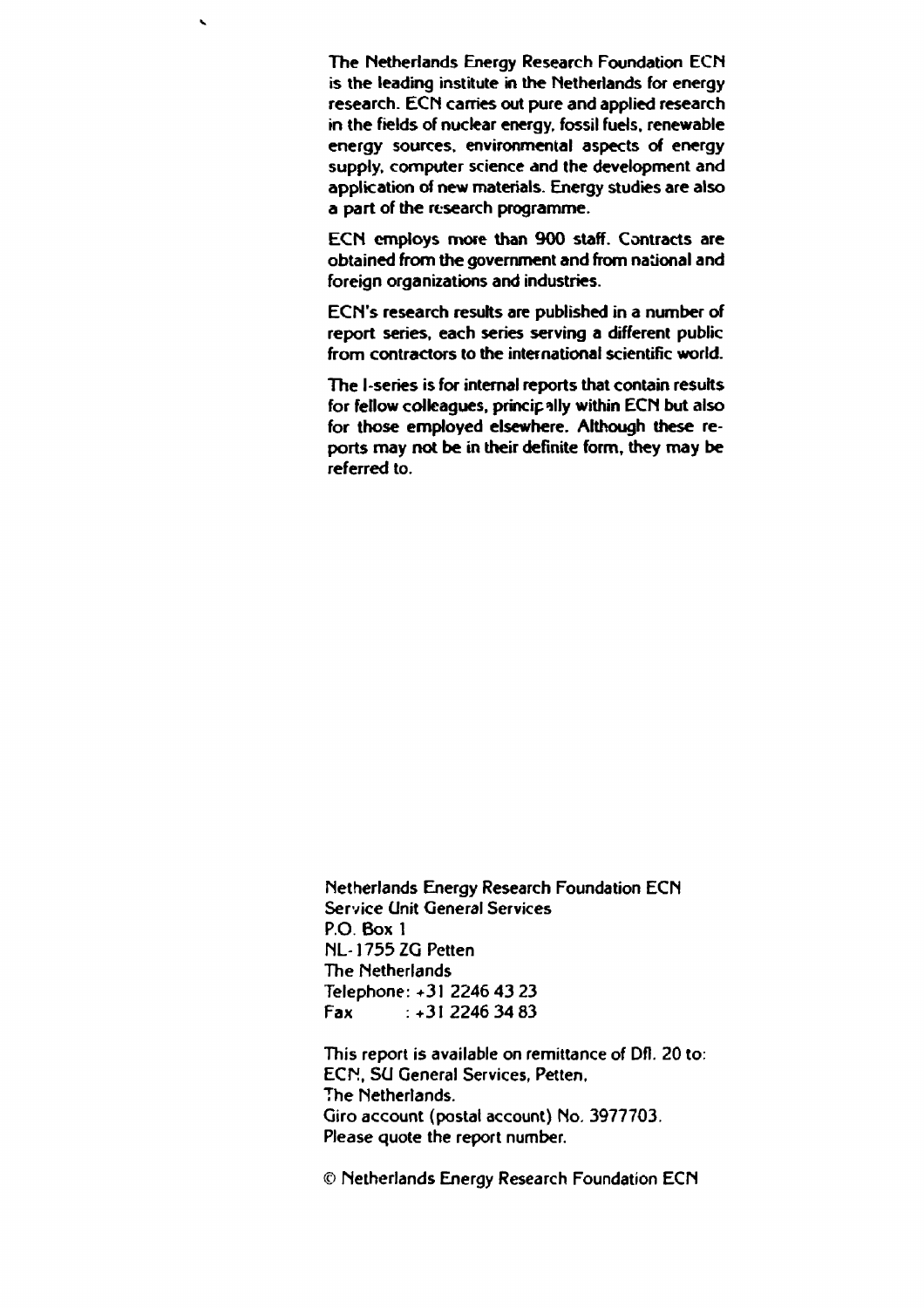#### **Abstract**

**This manual describes the contents of the ECNJEF1 library. The ECNJEF1 library is a JEFl.l based 219-group AMPX-Master library for reactor calculations with the AMPX/SCALE-3 system, e.g. the PASC-3 system as implemented at ECN-Petten. The group cross-section data were generated with NJOY and NPTXS/XLACS-2 from the AMPX system.** 

**The data on the ECNJEF1 library allows resolved-resonance treatment by NITAWL and/or unresolved resonance self-shielding by BONAMI. These codes are based upon the Nordheim and Bondarenko methods, respectively.**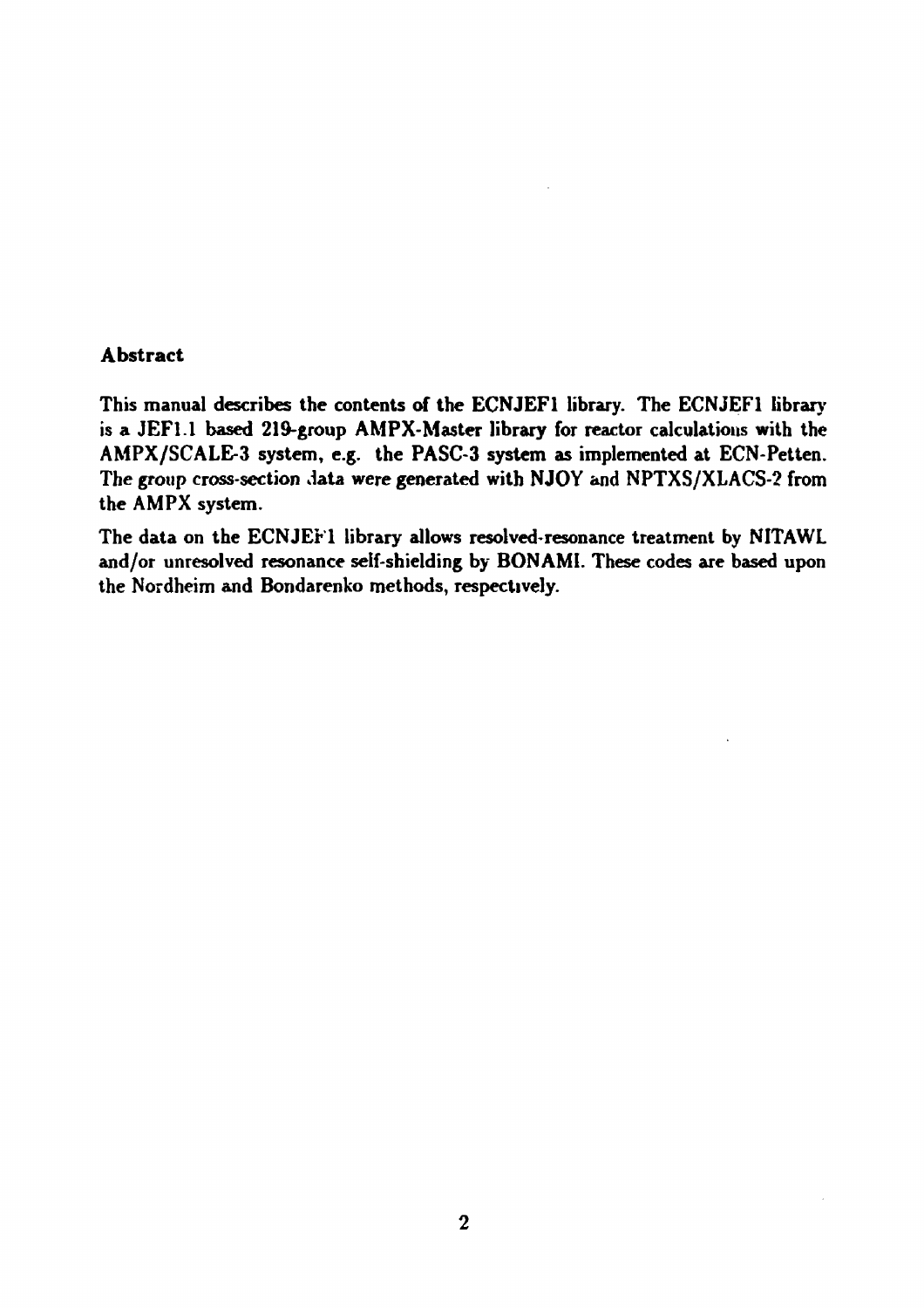## **Contents**

| 1 The ECNJEF1 library                                      |    |
|------------------------------------------------------------|----|
| 2 Parameters used in the generation of the group constants | 6  |
| 3 Contents of the ECNJEF1 library                          |    |
| <b>References</b>                                          | 23 |

۸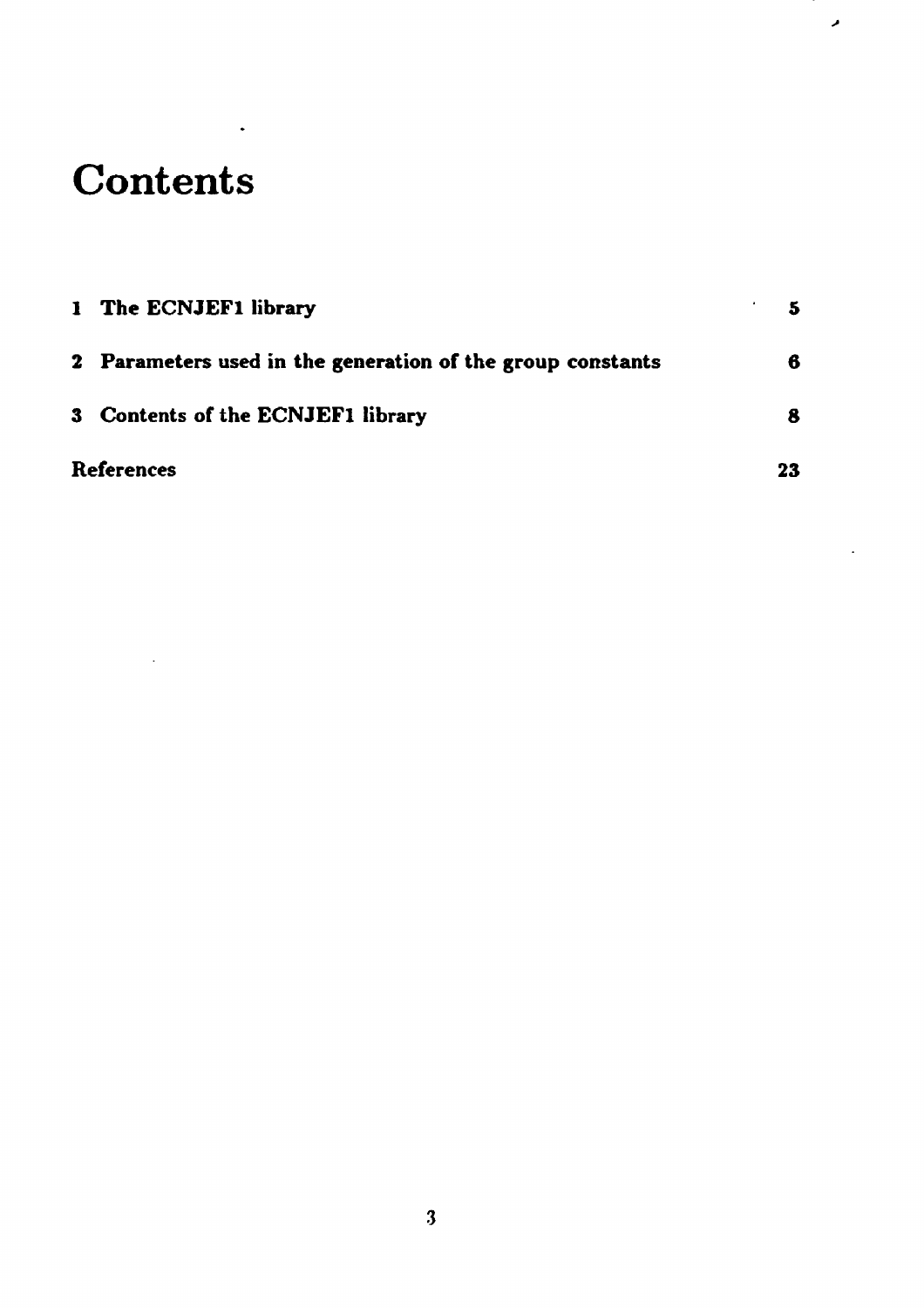#### **1. The ECNJEF1 library**

**At present one of the best basic nuclear data libraries is the Joint Evaluated File (JEF) which has been developed and benchmarked in Europe. The ECNJEFl library is a JEF1.1 based 219-group AMPX-Master library for reactor calculations with the AMPX/SCALE-3 system (1), e.g. the PASC-3 system (2) as implemented at ECN-Petten. The group cross-section data were generated with NJOY87.0 [3], NJOYS9.62/NSLINK [4), and NPTXS/XLACS-2 from the AMPX/SCALE system.** 

**The data on the ECNJEFl library allow Nordheim resolved-resonance treatment by NITAWL (1=0 only) and/or unresolved resonance self shielding by BONAM1. Bondarenko treatment of resolved p-wave resonances is included for the most important isotopes of U and Pu.** 

**The data on the ECNJEFl library have been checked extensively by detailed graphical comparisons with experimental data and with a number of benchmark calculations**  such as the ORNL (experimental) [5], EPRI (calculational) <sup>[6]</sup>, TRX (experimental) **[7] and other calculational benchmarks [8].** 

**The data are stored on 19 files indicated by ECNJEFLFILExx.** 

**The pseudo fission products given on ECNJEF1.FILE14 were taken from the ENDF/B-III library.** The materials  $^{11}_{5}$ B,  $^{0}_{6}$ C,  $^{19}_{9}$ F,  $^{238}_{94}$ Pu,  $^{242}_{95}$ Pu,  $^{241}_{95}$ Am were taken from the BOL-**JEF1 219-group AMPX-M library [9]. A more detailed description of the production of the ECNJEFl library with NJOY87.0 can be found in reference (10].** 

**, / •**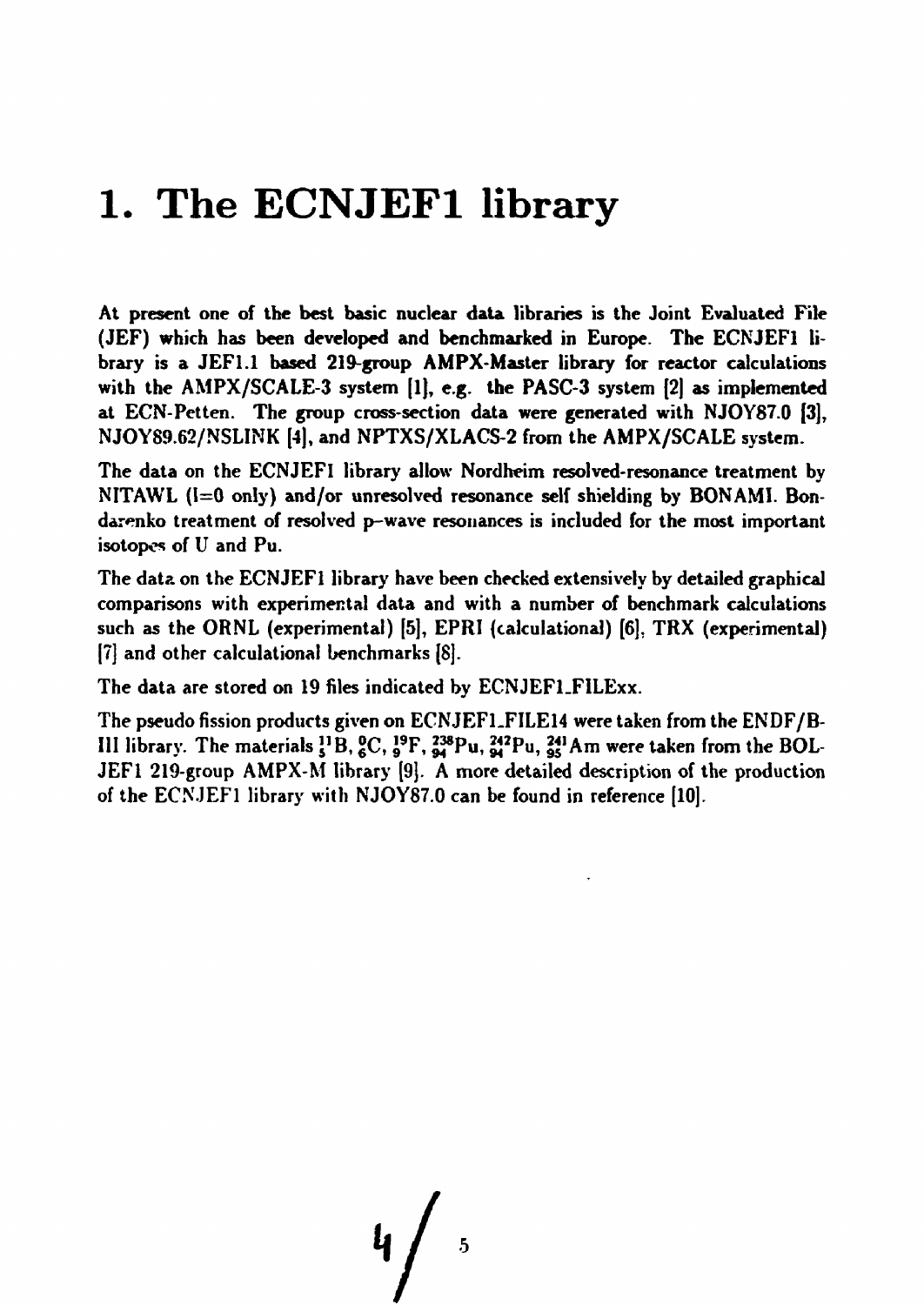# **2. Parameters used in the generation of the group constants**

- **1. The energy-group boundaries of the 219 group set are listed in table 3.6.**
- 2. The weighting spectrum used in the group averaging is Maxwellian  $+1/E +$ **Fission.**
- **3. The nuclides have been divided into 6 classes. For each class of nuclides data are**  available at a certain set of temperatures and  $\sigma_0$  values (see table 2.1).
- 4. The Legendre order used for elastic- and inelastic scattering and  $(n,2n)$ ,  $(n,3n)$ **and (n,4n) is P3.**
- **5. Thermal scattering treatment (free gas) is applied in the thermal range up to 3.05 eV for all classes. A special thermal scattering treatment is given for H20 and D<sup>2</sup> 0.**
- 6. A Bondarenko treatment in the unresolved-resonance range is applied for the **most important nuclides for which unresolved resonances are given on the JEF1.1 library (classes 3 and 6).**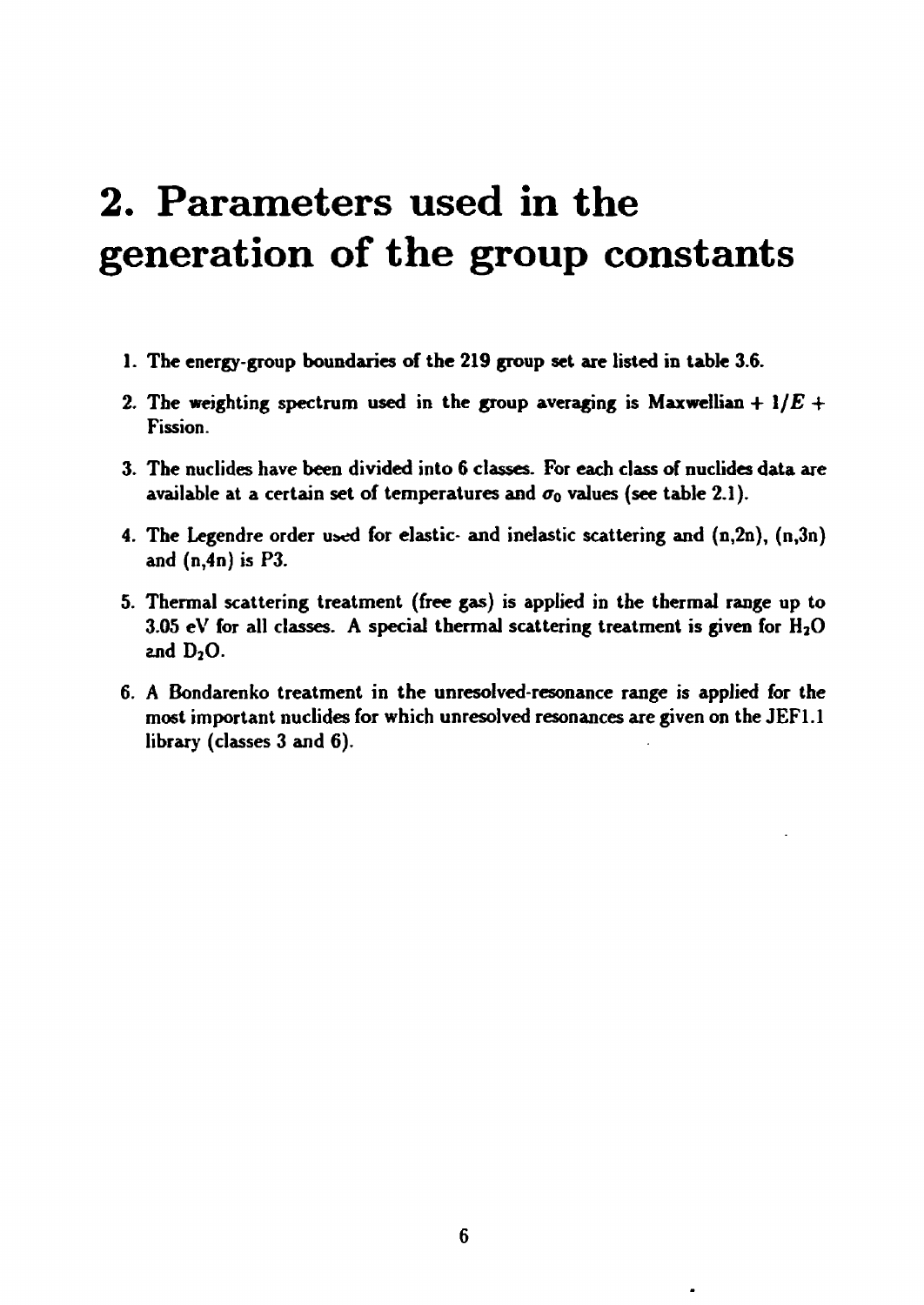Table 2.1: Available temperatures and  $\sigma_0$  values for each class of nuclides. The class numbers correspond to the numbers in column 2 of tables 3.1 to 3.5. **correspond to the numbers in column 2 of tables 3.1 to 3.5.** 

 $\pmb{\lambda}$ 

| Class 1 | Materials for which no resonance treatment is possible with this data file;<br>data processed with NJOY; thermal scattering matrix calculated with free-<br>gas scattering model.<br>$=300$ K<br>T<br>$=$ 30<br>$\sigma_{0}$                                                                                                                                                                                                                                                                                                                                                                                                                                                                  |
|---------|-----------------------------------------------------------------------------------------------------------------------------------------------------------------------------------------------------------------------------------------------------------------------------------------------------------------------------------------------------------------------------------------------------------------------------------------------------------------------------------------------------------------------------------------------------------------------------------------------------------------------------------------------------------------------------------------------|
| Class 2 | Water and heavy water; processed with NJOY for all temperatures as given<br>on JEF1.1 thermal scattering law data file:                                                                                                                                                                                                                                                                                                                                                                                                                                                                                                                                                                       |
|         | $T_{i,H_2O}$ =293.6, 323.6, 373.6, 423.6, 473.6, 523.6, 573.6, 623.6 K                                                                                                                                                                                                                                                                                                                                                                                                                                                                                                                                                                                                                        |
|         | $T_{i,D_2O}$ =293.6, 323.6, 373.6, 423.6, 473.6, 523.6, 573.6, 673.6 K                                                                                                                                                                                                                                                                                                                                                                                                                                                                                                                                                                                                                        |
|         | $\sigma_{0}$<br>$= \infty$                                                                                                                                                                                                                                                                                                                                                                                                                                                                                                                                                                                                                                                                    |
| Class 3 | Resonance materials; processed with NPTXS/XLACS-2. The $\sigma_0$ values<br>refer to the Bondarenko treatment in the unresolved range. Thermal scat-<br>tering matrix calculated with free-gas scattering model. For these materials<br>resolved s-wave resonance parameters are present on the library to allow<br>Nordheim resolved resonance treatment.                                                                                                                                                                                                                                                                                                                                    |
|         | T<br>$=300$ K                                                                                                                                                                                                                                                                                                                                                                                                                                                                                                                                                                                                                                                                                 |
|         | $=$ $\infty$ or 1000 b<br>$\sigma_0$                                                                                                                                                                                                                                                                                                                                                                                                                                                                                                                                                                                                                                                          |
| Class 4 | Light materials; processed with NJOY. Thermal scattering matrix calcu-<br>lated with free-gas scattering model $(^{10}_{5}B, \frac{14}{7}N, \frac{16}{8}O)$ .<br>T<br>$= 293.16$ K<br>$\sigma_0$<br>$=\infty$                                                                                                                                                                                                                                                                                                                                                                                                                                                                                 |
|         | Class 5 Light materials; processed with NJOY. Temperature values refer to the<br>Doppler broadening and thermal scattering matrices calculated with free-<br>gas scattering model $\binom{27}{13}$ Al only).<br>$=$ 300, 600, 900, 1000, 1200, 1500, 2000, 3000 K<br>$\scriptstyle T_i$<br>$\sigma_0$<br>≕∞                                                                                                                                                                                                                                                                                                                                                                                   |
| Class 6 | U and Pu resonance materials; processed with NJOY. Temperatures and<br>$\sigma_0$ values refer to the Doppler broadening in the thermal range and the<br>Bondarenko treatment in unresolved range and (approximately) for p-wave<br>resonances in the resolved range. The temperatures were also used to gen-<br>erate thermal scattering matrices with free-gas scattering model. For these<br>materials resolved s-wave resonance parameters are present on the library<br>to allow Nordheim resolved resonance treatment.<br>$=$ 293.16, 600, 900, 1000, 1200, 1500, 2000, 3000 K<br>$T_{\rm c}$<br>$=\infty$ , 10 <sup>4</sup> , 10 <sup>3</sup> , 500, 200, 100, 10, 1 b<br>$\sigma_{0}$ |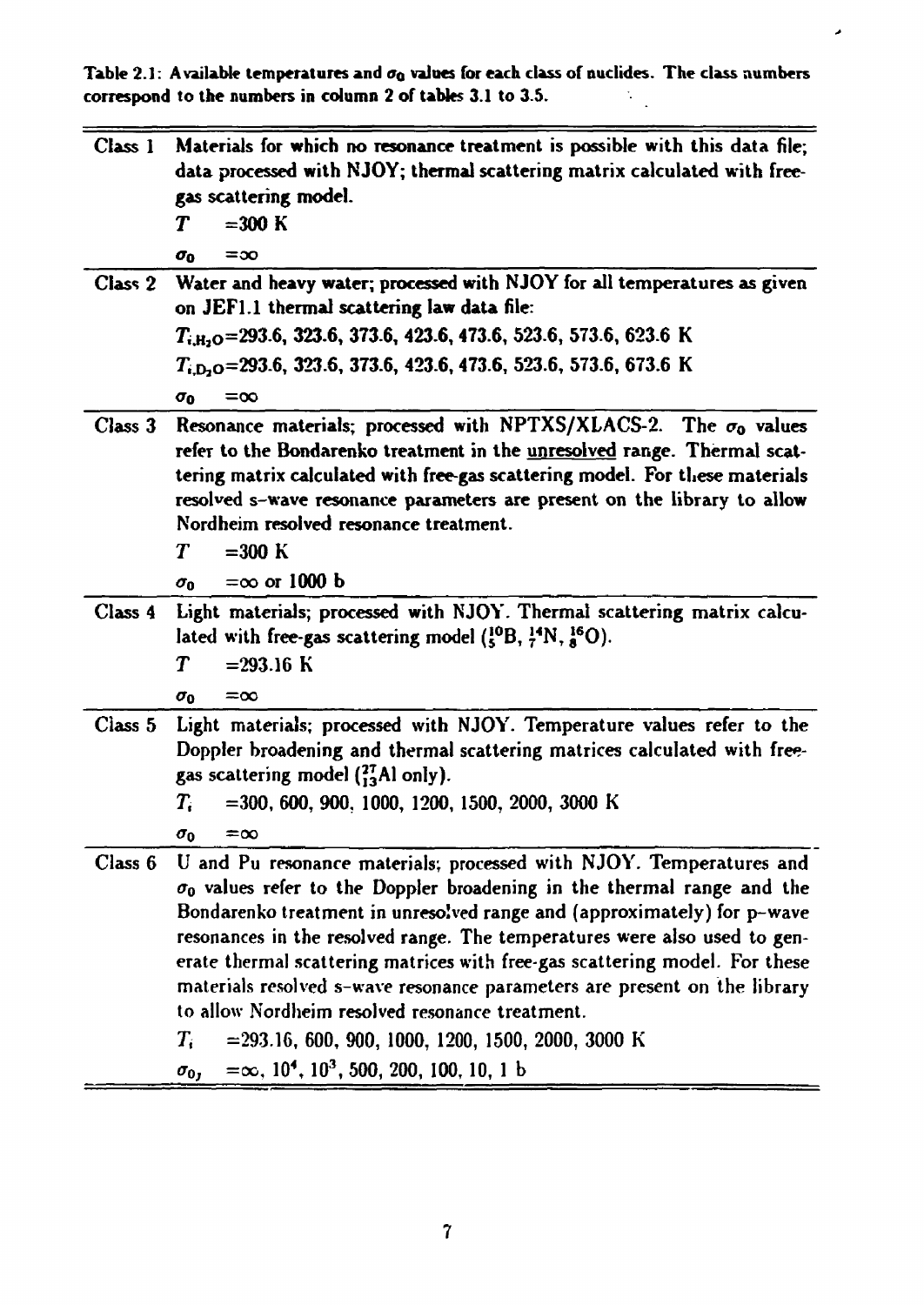# **3. Contents of the ECNJEF1 library**

**Tables 3.1 to 3.5 show the contents of the ECNJEFl library.** 

**Column 1 gives the nuclide, where A=0 indicates natural element.** 

**Column 2 gives the classification of the nuclides. The class numbers correspond to the classes given in table 2.1.** 

**Column 3 shows the material identification number (ID) on the ECNJEFl library.** 

**Column 4 shows the temperatures for which the data are present on the library (Doppler broadening and thermal scattering). For the nuclides in classes 5 and 6 this column shows only the base temperature of the data. The other temperatures for which the data is available are shown in table 2.1.** 

Column 5 shows the value of  $\sigma_0$  for which the unresolved self-shielding is performed. For all classes except 3 and 6 only infinitely diluted  $(\sigma_0 = \infty)$  cross sections are available. For **the nuclides in class 3 for which the JEF1.1 evaluation contains unresolved resonance parameters, self-shielded cross sections in the unresolved region at**  $\sigma_0 = 1000$  **b are available. For class 6, self-shielded unresolved cross-section data for a series of values**  of  $\sigma_0$  and temperatures as given in table 2.1 are available.

**Column 6 shows the number of the file on which the data for the nuclides is given.** 

**Columns 7 and 8 show whether Nordheim resolved resonance treatment (with NITAWL) and/or Bondarenko unresolved resonance treatment (with BONAMI) is possible or not. This depends on whether resonance parameters and/or Bondarenko factors are present on the library or not.**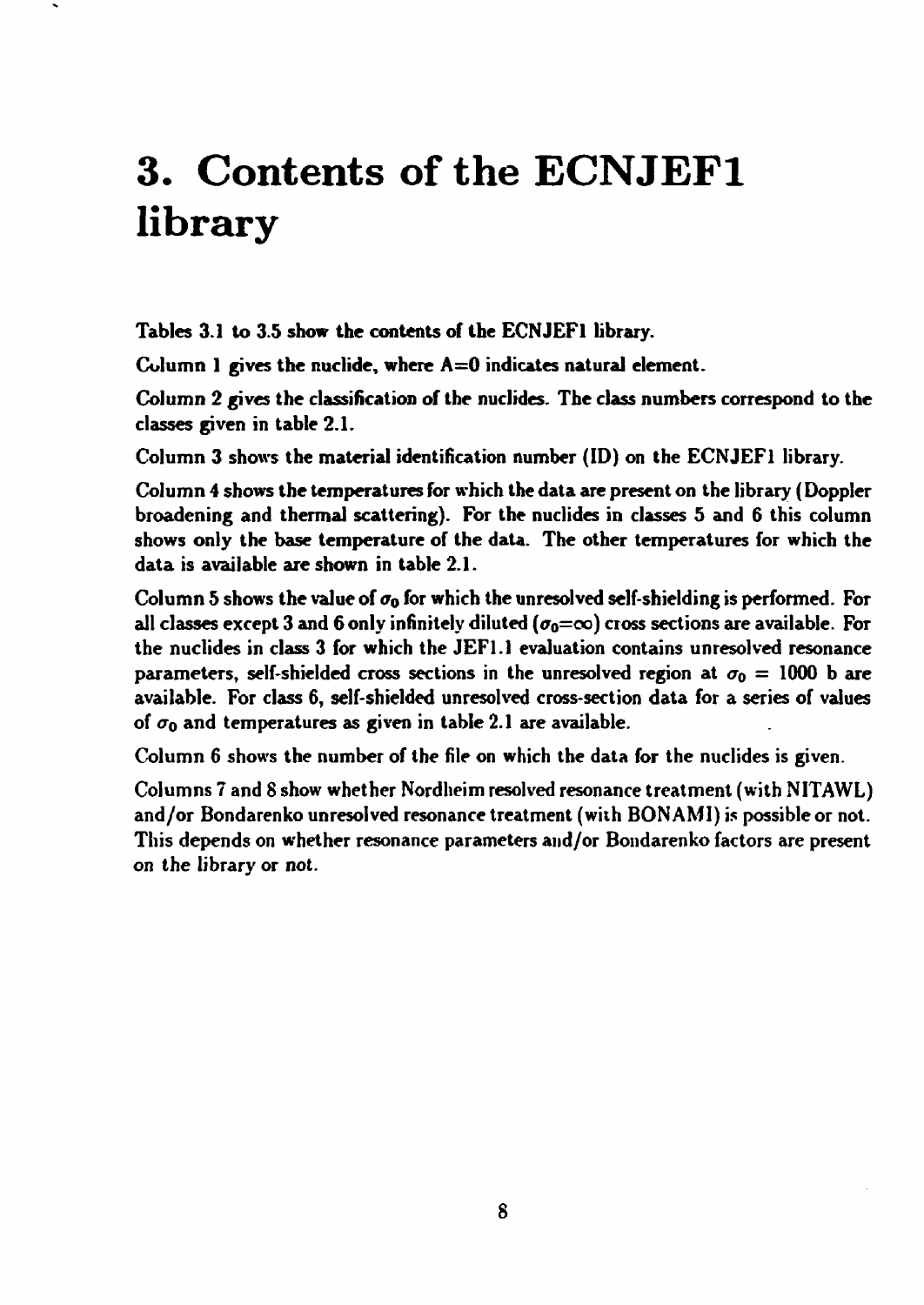| Nuclide           | <b>Class</b>            | ECNJEFI id | T(K)  | $\sigma_{0}$ | File          | Nord     | <b>Bond</b> |
|-------------------|-------------------------|------------|-------|--------------|---------------|----------|-------------|
| H in $H_2O$       | $\boldsymbol{2}$        | 100100     | 293.6 | $\infty$     | 23            |          |             |
| H in $H_2O$       | $\mathbf 2$             | 40112      | 323.6 | $\infty$     | $\mathbf{1}$  |          |             |
| H in $H_2O$       | $\mathbf 2$             | 40113      | 373.6 | $\infty$     | 11            |          |             |
| H in $H_2O$       | $\mathbf 2$             | 40114      | 423.6 | $\infty$     | 11            |          |             |
| H in $H_2O$       | $\mathbf 2$             | 40115      | 473.6 | $\infty$     | 11            |          |             |
| H in $H_2O$       | $\bf{2}$                | 40116      | 523.6 | $\infty$     | $\mathbf{11}$ |          |             |
| H in $H_2O$       | $\mathbf 2$             | 4011       | 573.6 | $\infty$     | 24            |          |             |
| H in $H_2O$       | $\mathbf 2$             | 40118      | 623.6 | $\infty$     | 11            |          |             |
| $1-D$ free        | $\mathbf{l}$            | 4012       | 300   | $\infty$     | 1             |          |             |
| D in $D_2$ O      | $\overline{\mathbf{2}}$ | 40121      | 293.6 | $\infty$     | 12            |          |             |
| D in $D_2O$       | $\boldsymbol{2}$        | 40122      | 323.6 | $\infty$     | 12            |          |             |
| D in $D_2O$       | $\boldsymbol{2}$        | 40123      | 373.6 | $\infty$     | 12            |          |             |
| D in $D_2O$       | $\overline{2}$          | 40124      | 423.6 | $\infty$     | 12            |          |             |
| D in $D_2O$       | $\overline{2}$          | 40125      | 473.6 | $\infty$     | 12            |          |             |
| D in $D_2O$       | $\overline{\mathbf{2}}$ | 40126      | 523.6 | $\infty$     | 12            |          |             |
| $D$ in $D_2O$     | $\overline{\mathbf{2}}$ | 40127      | 573.6 | $\infty$     | 12            |          |             |
| D in $D_2O$       | $\overline{2}$          | 40128      | 673.6 | $\infty$     | 12            |          |             |
| $1 - T - 3$       | $\mathbf{1}$            | 4013       | 300   | $\infty$     | I             |          |             |
| $2-He-3$          | l                       | 4023       | 300   | $\infty$     | 1             |          |             |
| $2-He-4$          | $\mathbf{I}$            | 4024       | 300   | $\infty$     | l             |          |             |
| $3-Li-6$          | l                       | 4036       | 300   | $\infty$     | l             |          |             |
| $3-Li-7$          | l                       | 4037       | 300   | $\infty$     | 1             |          |             |
| $4 - Be-9$        | ł                       | 4049       | 300   | $\infty$     | 1             |          |             |
| $5 - B - 10$      | 1                       | 501000     | 300   | $\infty$     | 23            |          |             |
| $5 - B - 11$      | I                       | 4051       | 300   | $\infty$     | 17            |          |             |
| $6 - C - 0$       | l                       | 4060       | 300   | $\infty$     | 17            |          |             |
| $7 - N - 14$      | $\mathbf{1}$            | 701400     | 300   | $\infty$     | 23            |          |             |
| $8 - 0.16$        | $\mathbf{1}$            | 801600     | 300   | $\infty$     | 23            |          |             |
| $9 - F - 19$      | 1                       | 40990      | 300   | $\infty$     | 17            |          |             |
| $11-Na-22$        | I                       | 4112       | 300   | $\infty$     | I             |          |             |
| $11 - Na - 23$    | 1                       | 41130      | 300   | $\infty$     | 14            | $\bm{+}$ |             |
| $12 \text{·Mg-0}$ | l                       | 4120       | 300   | $\infty$     | 1             |          |             |
| see next page     |                         |            |       |              |               |          |             |

**Table 3.1: Contents of ECNJEFl , light elements.**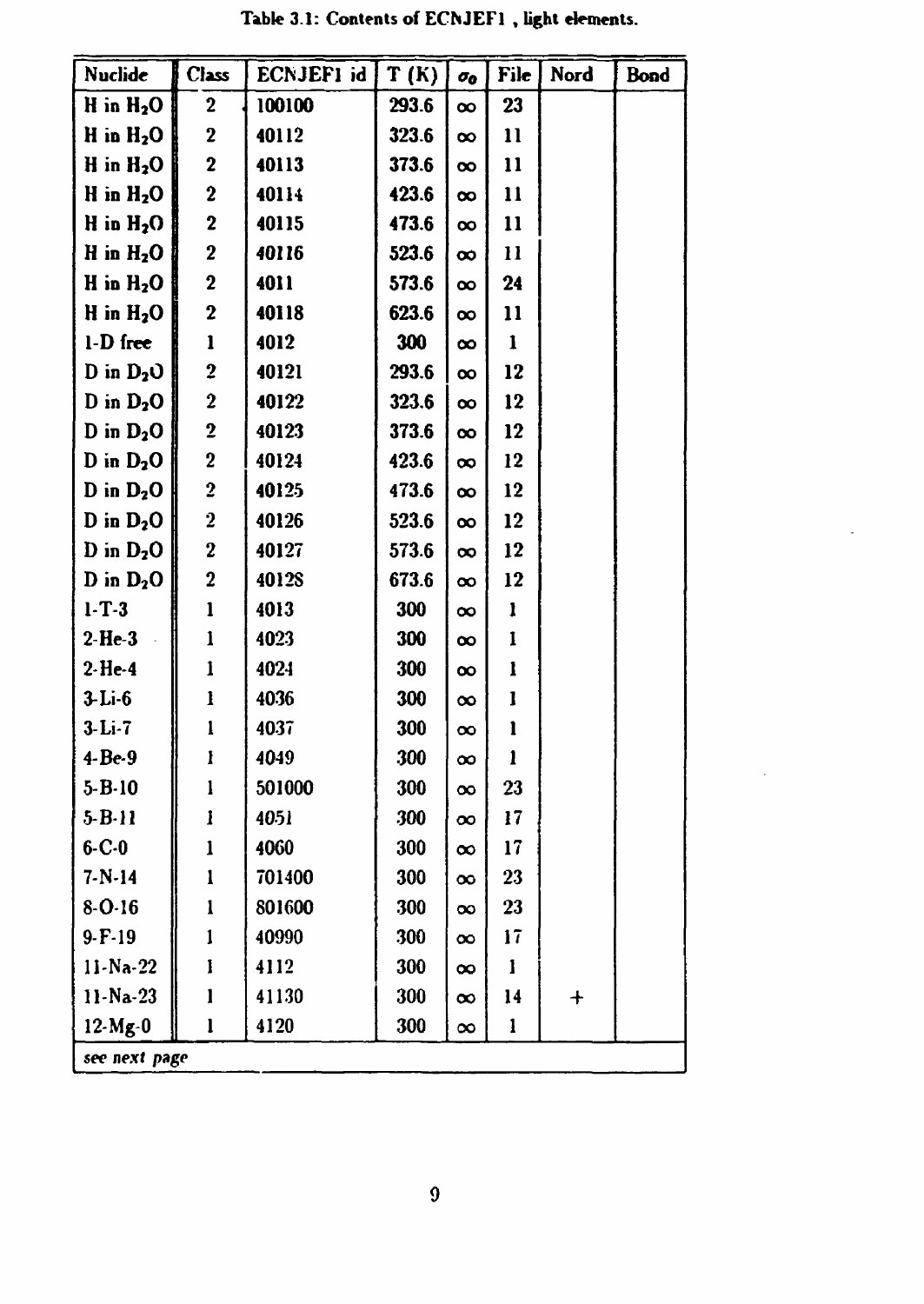| Contents of ECNJEF1, light elements continued |              |            |                          |                       |             |      |             |  |  |
|-----------------------------------------------|--------------|------------|--------------------------|-----------------------|-------------|------|-------------|--|--|
| Nuclide                                       | <b>Class</b> | ECNJEF1 id | $\mathbf{T}(\mathbf{K})$ | $\sigma_{\mathbf{0}}$ | <b>File</b> | Nord | <b>Bond</b> |  |  |
| $13 - Al-27$                                  | 5            | 13027      | 300,                     | $\infty$              | 27          |      |             |  |  |
| $14-Si-0$                                     |              | 4140       | 300                      | $\infty$              |             |      |             |  |  |
| $17-CI-0$                                     |              | 4170       | 300                      | $\infty$              |             |      |             |  |  |
| $18-Ar-40$                                    |              | 4180       | 300                      | $\infty$              |             |      |             |  |  |
| 18-Ar-36                                      |              | 4186       | 300                      | $\infty$              | ı           |      |             |  |  |
| 18-Ar-38                                      |              | 4188       | 300                      | $\infty$              |             |      |             |  |  |
| $19-K-0$                                      |              | 4190       | 300                      | $\infty$              |             |      |             |  |  |
| $20-Ca-0$                                     |              | 4200       | 300                      | $\infty$              |             |      |             |  |  |

 $\overline{\phantom{a}}$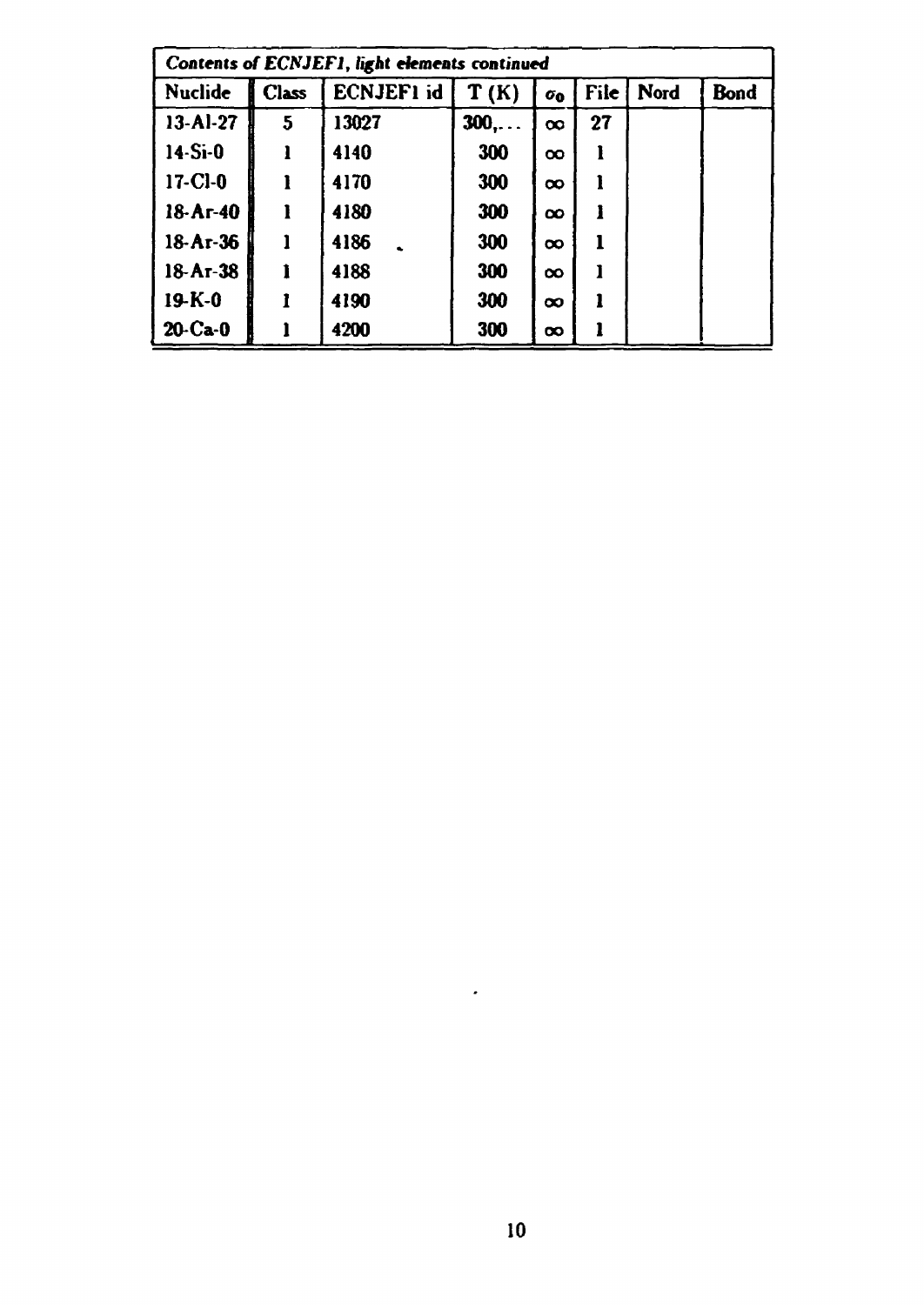| <b>Nuclide</b> | <b>Class</b> | ECNJEFI id | T(K) | $\sigma_0$ | File           | Nord       | <b>Bond</b> |
|----------------|--------------|------------|------|------------|----------------|------------|-------------|
| $22 - T - 0$   | 1            | 4220       | 300  | $\infty$   | ı              |            |             |
| $23-V-0$       | l            | 4230       | 300  | $\infty$   |                |            |             |
| $24-Cr-0$      | 3            | 42400      | 300  | $\infty$   | 14             | $\ddagger$ |             |
| $24 - Cr - 50$ | l            | 4241       | 300  | $\infty$   | $\mathbf 2$    |            |             |
| $25-Mn-55$     | l            | 42550      | 300  | $\infty$   | 14             | $\ddagger$ |             |
| $26$ Fe-0      | l            | 4260       | 300  | $\infty$   | 14             | $\ddag$    |             |
| 26-Fe-54       |              | 4264       | 300  | $\infty$   | $\overline{2}$ |            |             |
| $27-Co-58g$    | ı            | 4277       | 300  | $\infty$   | $\overline{2}$ |            |             |
| $27-Co-58m$    | Ì            | 4278       | 300  | $\infty$   | $\mathbf 2$    |            |             |
| $27 - Co-59$   | ı            | 4279       | 300  | $\infty$   | $\mathbf 2$    |            |             |
| $28-Ni-0$      | 3            | 4280       | 300  | $\infty$   | 14             | $\ddag$    |             |
| $28-Ni-62$     | l            | 4282       | 300  | $\infty$   | $\mathbf{2}$   |            |             |
| 28-Ni-64       | l            | 4284       | 300  | $\infty$   | $\mathbf 2$    |            |             |
| $28-Ni-58$     | l            | 4288       | 300  | $\infty$   | $\bf{2}$       |            |             |
| $29$ -Cu-0     |              | 4290       | 300  | $\infty$   | $\mathbf 2$    |            |             |
| $30 - Zn - 64$ | $\mathbf{l}$ | 4304       | 300  | $\infty$   | $\bf{2}$       |            |             |

Table 3.2: Contents of ECNJEF1, structural elements.

 $\bar{\boldsymbol{\delta}}$ 

ä,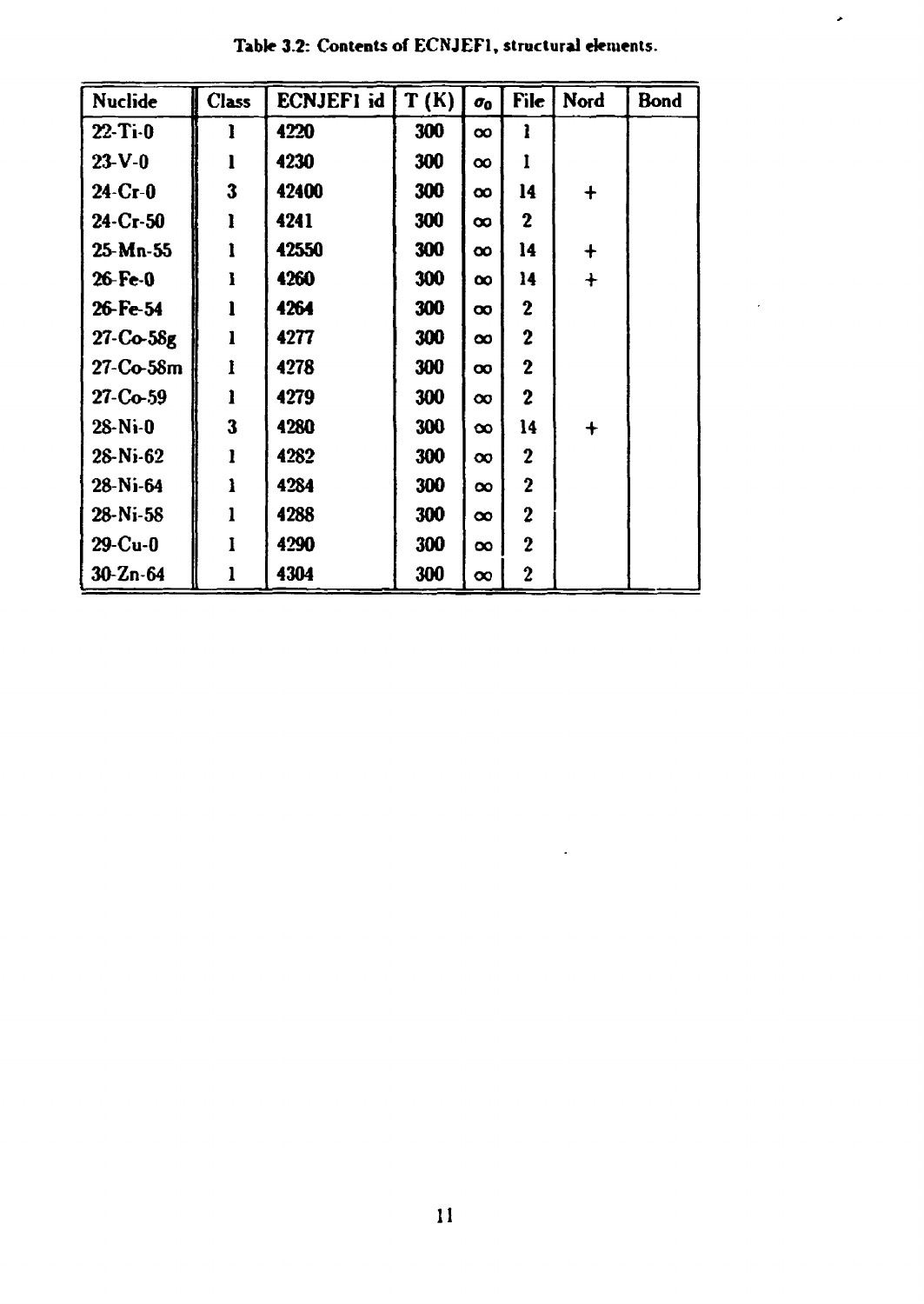| Table 3.3: Contents of ECNJEF1, fission products. |  |  |
|---------------------------------------------------|--|--|
|---------------------------------------------------|--|--|

 $\ddot{\phantom{1}}$ 

| Nuclide        | <b>Class</b><br>81 | ECNJEF1 id  | T(K) | $\sigma_{\rm o}$ | File         | Nord | Bond |
|----------------|--------------------|-------------|------|------------------|--------------|------|------|
| $31 - Ga - 0$  | $\mathbf{1}$       | 4310        | 300  | $\infty$         | 3            |      |      |
| $32-Ge-72$     | 1                  | 4322        | 300  | $\infty$         | 3            |      |      |
| $32 - Ge-73$   | ı                  | 4323        | 300  | $\infty$         | $\mathbf{3}$ |      |      |
| $32 - Ge-74$   | 1                  | 4324        | 300  | $\infty$         | 3            |      |      |
| $32 - Ge-76$   | 1                  | 4326        | 300  | $\infty$         | 3            |      |      |
| $33 - As - 75$ | l                  | 4335        | 300  | $\infty$         | 3            |      |      |
| $34 - Se-80$   | 1                  | 4340        | 300  | $\infty$         | 3            |      |      |
| $34 - Se-82$   | $\mathbf{l}$       | 4342        | 300  | $\infty$         | 3            |      |      |
| $34 - Se-74$   | 1                  | 4344        | 300  | $\infty$         | 3            |      |      |
| $34-Se-76$     | $\mathbf l$        | 4346        | 300  | $\infty$         | 3            |      |      |
| 34-Se-77       | 1                  | 4347        | 300  | $\infty$         | 3            |      |      |
| $34 - Se-78$   | $\mathbf{1}$       | 4348        | 300  | $\infty$         | 3            |      |      |
| $35 - Br - 81$ | $\mathbf{1}$       | 4351        | 300  | $\infty$         | 3            |      |      |
| 35-Br-79       | 1                  | 4359        | 300  | $\infty$         | 3            |      |      |
| 36-Кг-80       | 1                  | 4360        | 300  | $\infty$         | 3            |      |      |
| 36-Кг-82       | $\mathbf{l}$       | 4362        | 300  | $\infty$         | 3            |      |      |
| 36-Kr-83       | $\mathbf{l}$       | 4363        | 300  | $\infty$         | 3            |      |      |
| 36-Kr-84       | 1                  | 4364        | 300  | $\infty$         | 3            |      |      |
| 36-Kr-85       | 1                  | 4365        | 300  | $\infty$         | 3            |      |      |
| 36-Кг-86       | $\mathbf 1$        | 4366        | 300  | $\infty$         | 3            |      |      |
| $36-Kr-78$     | 1                  | 4368        | 300  | $\infty$         | 3            |      |      |
| $37 - Rb - 85$ | l                  | 4375        | 300  | $\infty$         | 3            |      |      |
| 37-Rb-86       | ı                  | 4376        | 300  | $\infty$         | 3            |      |      |
| 37-Rb-87       | ı                  | 4377        | 300  | $\infty$         | 3            |      |      |
| $38-Sr-90$     |                    | 4380        | 300  | $\infty$         | 3            |      |      |
| $38-Sr-S4$     | ı                  | 4384        | 300  | $\infty$         | 3            |      |      |
| $38-Sr-S6$     | Ŧ                  | <b>43S6</b> | 300  | $\infty$         | 3            |      |      |
| $38 - Sr - 87$ | ł                  | 4387        | 300  | $\infty$         | 3            |      |      |
| $38-Sr-S8$     | 1                  | 4388        | 300  | $\infty$         | 3            |      |      |
| $38 - Sr - 89$ |                    | 4389        | 300  | $\infty$         | 3            |      |      |
| $39-Y-90$      | 1                  | 4390        | 300  | $\infty$         | 3            |      |      |
| 39-Y-91        | 1                  | 4391        | 300  | $\infty$         | 3            |      |      |
| see next page  |                    |             |      |                  |              |      |      |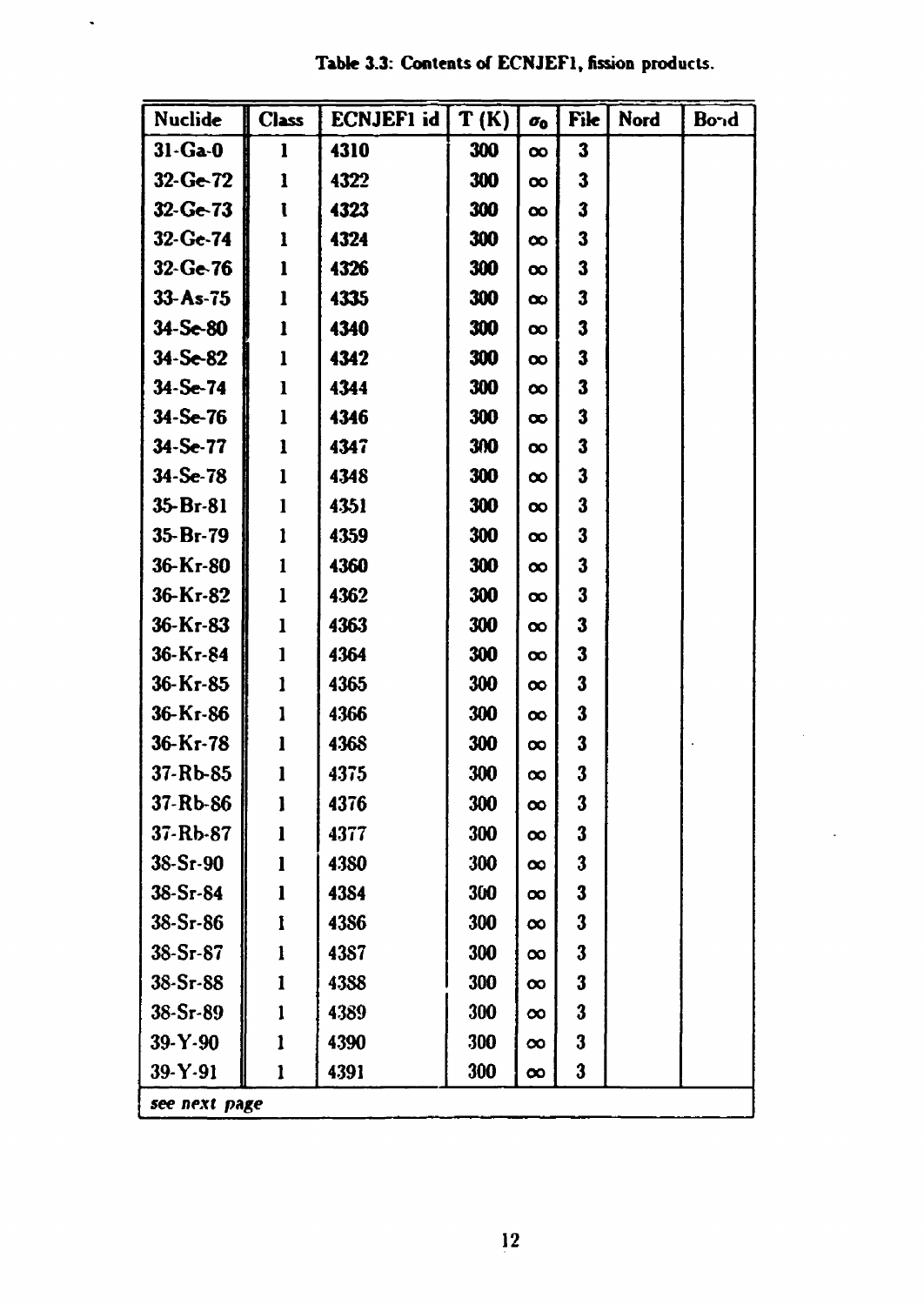| Contents of ECNJEF1, fission products continued |                         |            |      |            |          |                      |             |  |  |
|-------------------------------------------------|-------------------------|------------|------|------------|----------|----------------------|-------------|--|--|
| Nuclide                                         | Class                   | ECNJEF1 id | T(K) | $\sigma_0$ | File     | Nord                 | <b>Bond</b> |  |  |
| 39-Y-89                                         | 1                       | 4399       | 300  | $\infty$   | $\bf{3}$ |                      |             |  |  |
| $40 - Zr - 0$                                   | 1                       | 4409       | 300  | $\infty$   | $\bf{3}$ |                      |             |  |  |
| $40 - Zr - 90$                                  | 3                       | 44000      | 300  | 1000       | 14       | $\mathbf +$          |             |  |  |
| $40 - Zr - 91$                                  | 3                       | 44010      | 300  | 1000       | 14       | $\mathbf +$          |             |  |  |
| $40 - 2r - 92$                                  | 3                       | 44020      | 300  | 1000       | 14       | $\ddot{\phantom{1}}$ |             |  |  |
| $40 - Zr - 93$                                  | $\overline{\mathbf{3}}$ | 44030      | 300  | 1000       | 14       | $\ddot{}$            |             |  |  |
| $40 - Zr - 94$                                  | 3                       | 44040      | 300  | 1000       | 14       | $\ddag$              |             |  |  |
| $40 - 2r - 95$                                  | $\bf{3}$                | 44050      | 300  | 1000       | 14       | $\mathbf +$          |             |  |  |
| $40 - Zr - 96$                                  | 3                       | 44060      | 300  | 1000       | 14       | $\ddot{}$            |             |  |  |
| $41 - Nb - 93$                                  | l                       | 4413       | 300  | $\infty$   | 3        |                      |             |  |  |
| $41-Nb-94$                                      | $\mathbf{1}$            | 4414       | 300  | $\infty$   | 3        |                      |             |  |  |
| 41-Nb-95                                        | 1                       | 4415       | 300  | $\infty$   | 3        |                      |             |  |  |
| $42-Mo-0$                                       | 3                       | 44200      | 300  | $\infty$   | 13       | $\ddag$              |             |  |  |
| $42-Mo-100$                                     | 3                       | 44210      | 300  | 1000       | 13       | $\ddot{}$            |             |  |  |
| $42-Mo-92$                                      | 3                       | 44220      | 300  | $\infty$   | 13       | $\ddag$              |             |  |  |
| $42 - Mo - 94$                                  | $\mathbf{3}$            | 44240      | 300  | $\infty$   | 13       | $\ddag$              |             |  |  |
| 42-Mo-95                                        | 3                       | 44250      | 300  | $\infty$   | 13       | $\ddagger$           |             |  |  |
| $42-Mo-96$                                      | 3                       | 44260      | 300  | $\infty$   | 13       | $\ddagger$           |             |  |  |
| 42-Mo-97                                        | 3                       | 44270      | 300  | $\infty$   | 13       | $\ddag$              |             |  |  |
| $42-Mo-98$                                      | $\bf{3}$                | 44280      | 300  | 1000       | 13       | $\bm{+}$             |             |  |  |
| 42-Mo-99                                        | 3                       | 44290      | 300  | $\infty$   | 13       | $\ddag$              |             |  |  |
| 43-Tc-99                                        | $\bf{3}$                | 44390      | 300  | 1000       | 14       | $\mathbf +$          |             |  |  |
| 44-Ru-100                                       | l                       | 4440       | 300  | $\infty$   | 4        |                      |             |  |  |
| 44-Ru-101                                       | $\mathbf{l}$            | 4441       | 300  | $\infty$   | 4        |                      |             |  |  |
| 44-Ru-102                                       | I                       | 4442       | 300  | $\infty$   | 4        |                      |             |  |  |
| 44-Ru-103                                       | $\mathbf{l}$            | 4443       | 300  | $\infty$   | 4        |                      |             |  |  |
| 44-Ru-104                                       | l                       | 4444       | 300  | $\infty$   | 4        |                      |             |  |  |
| 44-Ru-105                                       | $\mathbf{1}$            | 4445       | 300  | $\infty$   | 4        |                      |             |  |  |
| 44-Ru-106                                       | $\mathbf{1}$            | 4446       | 300  | $\infty$   | 4        |                      |             |  |  |
| 44-Ru-96                                        | $\mathbf{1}$            | 4447       | 300  | $\infty$   | 4        |                      |             |  |  |
| 44-Ru-98                                        | 1                       | 4448       | 300  | $\infty$   | 4        |                      |             |  |  |
| 44-Ru-99                                        | 1                       | 4449       | 300  | $\infty$   | 4        |                      |             |  |  |
| 45-Rh-103                                       | 3                       | 44530      | 300  | 1000       | 14       | $\mathbf +$          |             |  |  |
| see next page                                   |                         |            |      |            |          |                      |             |  |  |

 $\mathcal{L}^{\text{max}}_{\text{max}}$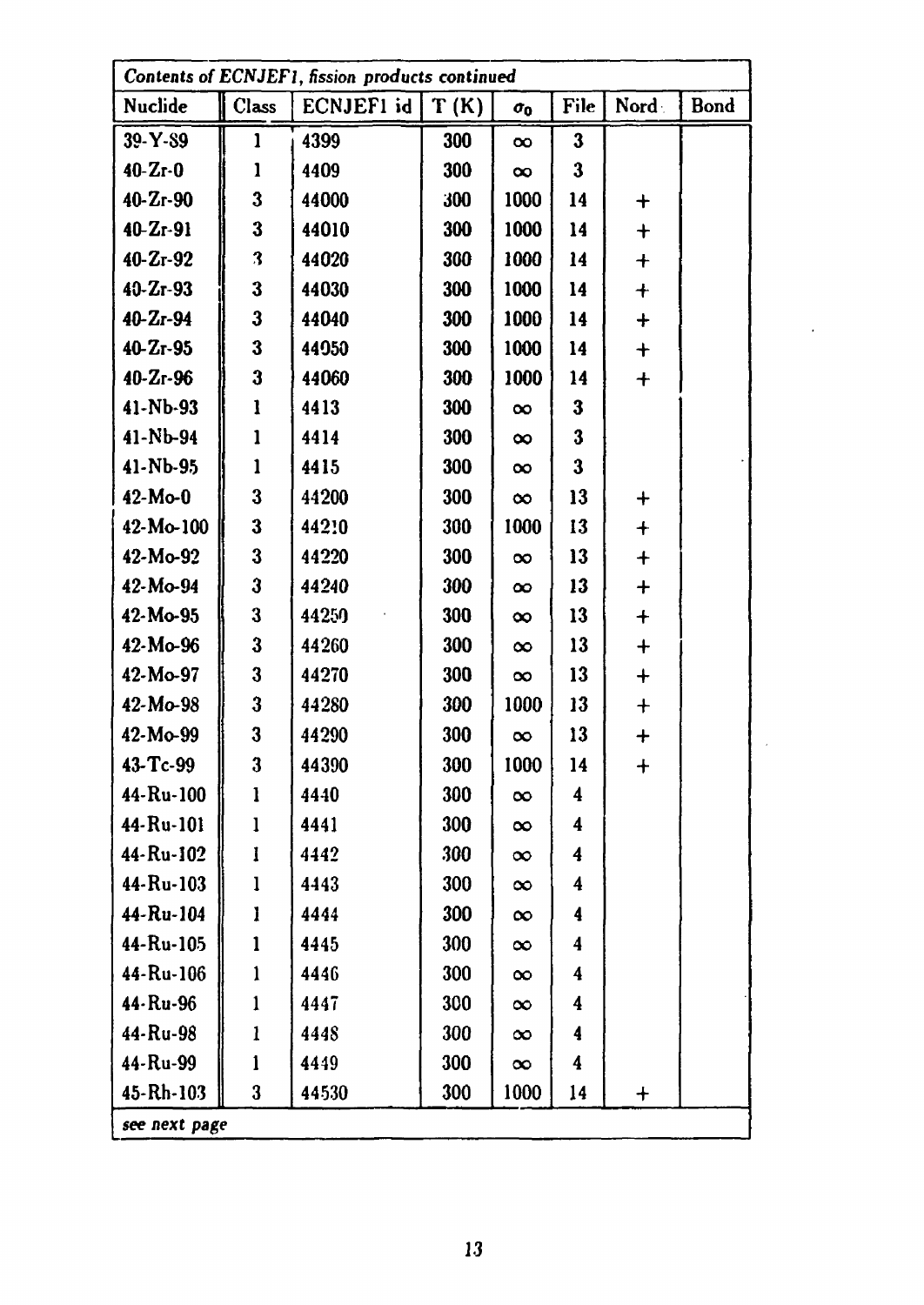| Contents of ECNJEF1, fission products continued |              |            |      |              |                         |        |             |  |
|-------------------------------------------------|--------------|------------|------|--------------|-------------------------|--------|-------------|--|
| Nuclide                                         | <b>Class</b> | ECNJEF1 id | T(K) | $\sigma_{0}$ | File                    | Nord   | <b>Bond</b> |  |
| 45-Rh-105                                       | 1            | 4455       | 300  | $\infty$     | 4                       |        |             |  |
| 46-Pd-110                                       | 1            | 4460       | 300  | $\infty$     | 4                       |        |             |  |
| 46-Pd-102                                       | 1            | 4462       | 300  | $\infty$     | 4                       |        |             |  |
| 46-Pd-104                                       | 1            | 4464       | 300  | $\infty$     | 4                       |        |             |  |
| 46-Pd-105                                       | 1            | 4465       | 300  | $\infty$     | 4                       |        |             |  |
| 46-Pd-106                                       | 1            | 4466       | 300  | $\infty$     | 4                       |        |             |  |
| 46-Pd-107                                       | 1            | 4467       | 300  | $\infty$     | 4                       |        |             |  |
| 46-Pd-108                                       | l            | 4468       | 300  | $\infty$     | 4                       |        |             |  |
| 47-Ag-107                                       | ı            | 4477       | 300  | $\infty$     | 4                       |        |             |  |
| $47 - Ag - 109$                                 | 3            | 44790      | 300  | 1000         | 14                      | $\div$ |             |  |
| $47-Ag-111$                                     | $\mathbf{1}$ | 4471       | 300  | $\infty$     | 4                       |        |             |  |
| $48 - Cd - 0$                                   | $\mathbf{l}$ | 4480       | 300  | $\infty$     | 5                       |        |             |  |
| 48-Cd-106                                       | 1            | 4481       | 300  | $\infty$     | 5                       |        |             |  |
| 48-Cd-108                                       | 1            | 4482       | 300  | $\infty$     | 5                       |        |             |  |
| 48-Cd-110                                       | 1            | 4483       | 300  | $\infty$     | 5                       |        |             |  |
| 48-Cd-111                                       | l            | 4484       | 300  | $\infty$     | 5                       |        |             |  |
| 48-Cd-112                                       | 1            | 4485       | 300  | $\infty$     | 5                       |        |             |  |
| 48-Cd-113                                       | 3            | 44860      | 300  | $\infty$     | 14                      | $\div$ |             |  |
| 48-Cd-114                                       | 1            | 4487       | 300  | $\infty$     | $5\overline{)}$         |        |             |  |
| 48-Cd-115m                                      | 1            | 4488       | 300  | $\infty$     | 5                       |        |             |  |
| 48-Cd-116                                       | 1            | 4489       | 300  | $\infty$     | 5                       |        |             |  |
| 49-In-113                                       | ı            | 4493       | 300  | $\infty$     | 5                       |        |             |  |
| $49 - ln - 115$                                 | l            | 4495       | 300  | $\infty$     | 5                       |        |             |  |
| $50-Sn-112$                                     | 1            | 4500       | 300  | $\infty$     | $5\phantom{.0}$         |        |             |  |
| $50-Sn-114$                                     | 1            | 4501       | 300  | $\infty$     | 5                       |        |             |  |
| $50-Sn-115$                                     | l            | 4502       | 300  | $\infty$     | 5                       |        |             |  |
| $50 - Sn - 116$                                 | 1            | 4503       | 300  | $\infty$     | $\overline{\mathbf{5}}$ |        |             |  |
| $50-Sn-117$                                     | 1            | 4504       | 300  | $\infty$     | $\overline{5}$          |        |             |  |
| $50-Sn-118$                                     | 1            | 4505       | 300  | $\infty$     | 5                       |        |             |  |
| $50-Sn-119$                                     | $\mathbf{1}$ | 4506       | 300  | $\infty$     | 5                       |        |             |  |
| $50-Sn-120$                                     | 1            | 4507       | 300  | $\infty$     | $\mathbf{5}$            |        |             |  |
| $50-Sn-122$                                     | $\mathbf 1$  | 4508       | 300  | $\infty$     | $5\phantom{.0}$         |        |             |  |
| $50-Sn-123$                                     | 1            | 4509       | 300  | $\infty$     | 5                       |        |             |  |
| see next page                                   |              |            |      |              |                         |        |             |  |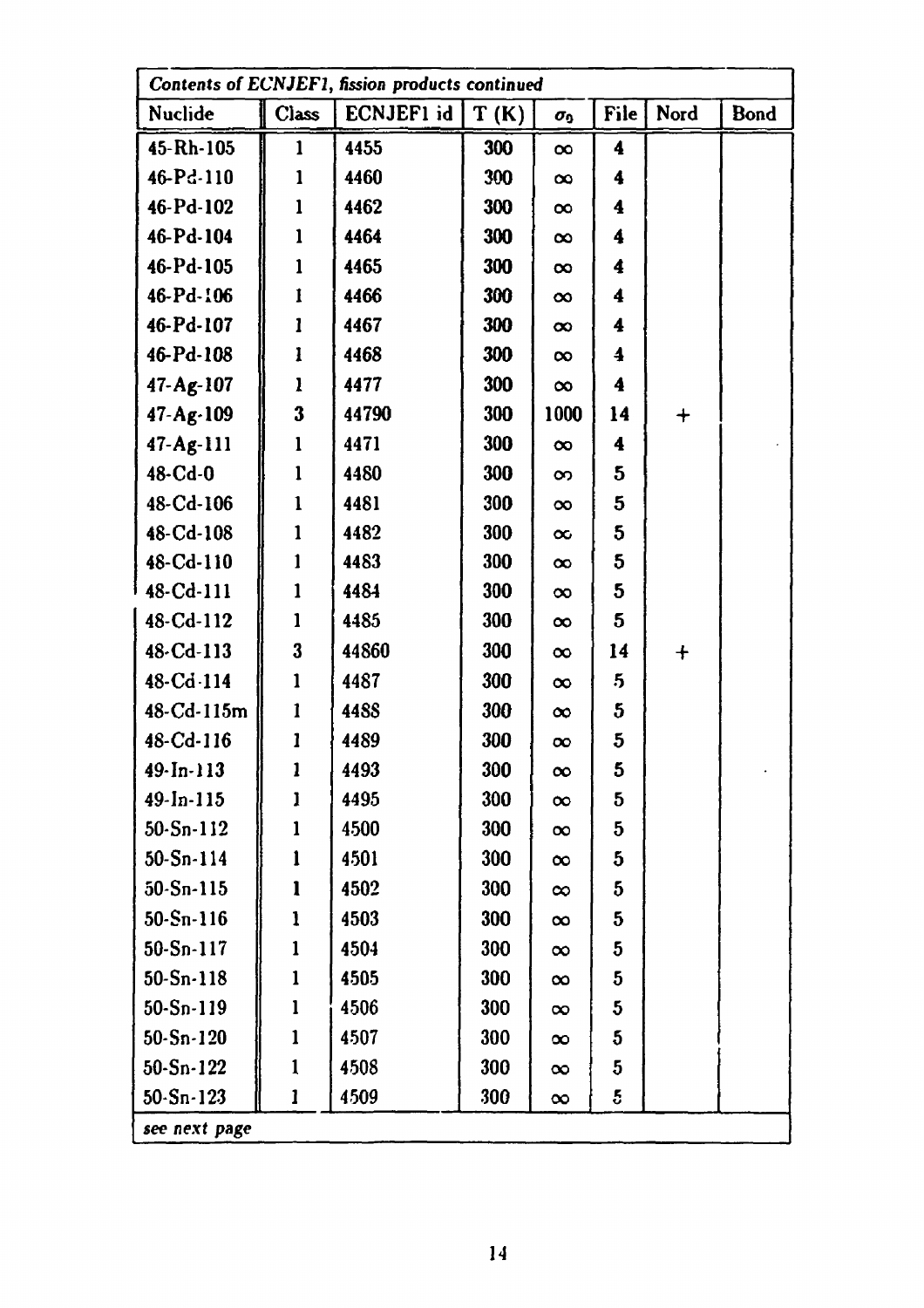| Contents of ECNJEF1, fission products continued |              |            |      |            |              |      |      |  |  |
|-------------------------------------------------|--------------|------------|------|------------|--------------|------|------|--|--|
| Nuclide                                         | <b>Class</b> | ECNJEF1 id | T(K) | $\sigma_0$ | File         | Nord | Bond |  |  |
| $50-Sn-124$                                     | 1            | 4510       | 300  | $\infty$   | 5            |      |      |  |  |
| $50 - Sn - 125$                                 | $\mathbf{1}$ | 4511       | 300  | $\infty$   | $\mathbf{5}$ |      |      |  |  |
| $50 - Sn - 126$                                 | l            | 4512       | 300  | $\infty$   | 5            |      |      |  |  |
| 51-Sb-121                                       | $\mathbf{1}$ | 4513       | 300  | $\infty$   | $\mathbf{5}$ |      |      |  |  |
| 51-Sb-123                                       | 1            | 4514       | 300  | $\infty$   | 5            |      |      |  |  |
| $51-Sb-124$                                     | $\mathbf{1}$ | 4515       | 300  | $\infty$   | 5            |      |      |  |  |
| 51-Sb-125                                       | $\mathbf{1}$ | 4516       | 300  | $\infty$   | $\mathbf{5}$ |      |      |  |  |
| $51-Sb-126$                                     | 1            | 4517       | 300  | $\infty$   | $\mathbf{5}$ |      |      |  |  |
| 52-Te-120                                       | 1            | 4520       | 300  | $\infty$   | $\mathbf{5}$ |      |      |  |  |
| 52-Te-122                                       | 1            | 4521       | 300  | $\infty$   | 5            |      |      |  |  |
| $52-Te-123$                                     | 1            | 4522       | 300  | $\infty$   | 5            |      |      |  |  |
| 52-Te-124                                       | $\mathbf{1}$ | 4523       | 300  | $\infty$   | 5            |      |      |  |  |
| 52-Te-125                                       | $\mathbf{1}$ | 4524       | 300  | $\infty$   | 5            |      |      |  |  |
| 52-Te-126                                       | $\mathbf{1}$ | 4525       | 300  | $\infty$   | 5            |      |      |  |  |
| 52-Te-127m                                      | ı            | 4526       | 300  | $\infty$   | 5            |      |      |  |  |
| 52-Te-128                                       | 1            | 4527       | 300  | $\infty$   | 5            |      |      |  |  |
| 52-Te-129m                                      | 1            | 4528       | 300  | $\infty$   | $\mathbf{5}$ |      |      |  |  |
| 52-Te-130                                       | 1            | 4529       | 300  | $\infty$   | 5            |      |      |  |  |
| 52-Te-132                                       | $\mathbf{1}$ | 4530       | 300  | $\infty$   | $\mathbf{5}$ |      |      |  |  |
| 53-I-127                                        | 1            | 4533       | 300  | $\infty$   | 6            |      |      |  |  |
| 53-I-129                                        | $\mathbf{1}$ | 4534       | 300  | $\infty$   | 6            |      |      |  |  |
| 53-I-130                                        | 1            | 4535       | 300  | $\infty$   | 6            |      |      |  |  |
| 53-I-131                                        | $\mathbf{1}$ | 4536       | 300  | $\infty$   | 6            |      |      |  |  |
| 53-I-135                                        | $\mathbf{I}$ | 4537       | 300  | $\infty$   | 6            |      |      |  |  |
| 54-Xe-124                                       | 1            | 4540       | 300  | $\infty$   | 6            |      |      |  |  |
| 54-Xe-126                                       | 1            | 4541       | 300  | $\infty$   | 6            |      |      |  |  |
| 54-Xe-128                                       | 1            | 4542       | 300  | $\infty$   | 6            |      |      |  |  |
| $54 - Xe - 129$                                 | 1            | 4543       | 300  | $\infty$   | 6            |      |      |  |  |
| 54-Xe-130                                       | $\mathbf{1}$ | 4544       | 300  | $\infty$   | 6            |      |      |  |  |
| 54-Xe-131                                       | $\mathbf{1}$ | 4545       | 300  | $\infty$   | 6            |      |      |  |  |
| 54-Xe-132                                       | I            | 4546       | 300  | $\infty$   | 6            |      |      |  |  |
| $54 - Xe - 133$                                 | $\mathbf{1}$ | 4547       | 300  | $\infty$   | 6            |      |      |  |  |
| 54-Xe-134                                       | 1            | 4548       | 300  | $\infty$   | 6            |      |      |  |  |
| see next page                                   |              |            |      |            |              |      |      |  |  |

 $\sim$ 

 $\mathcal{A}$ 

 $\sim$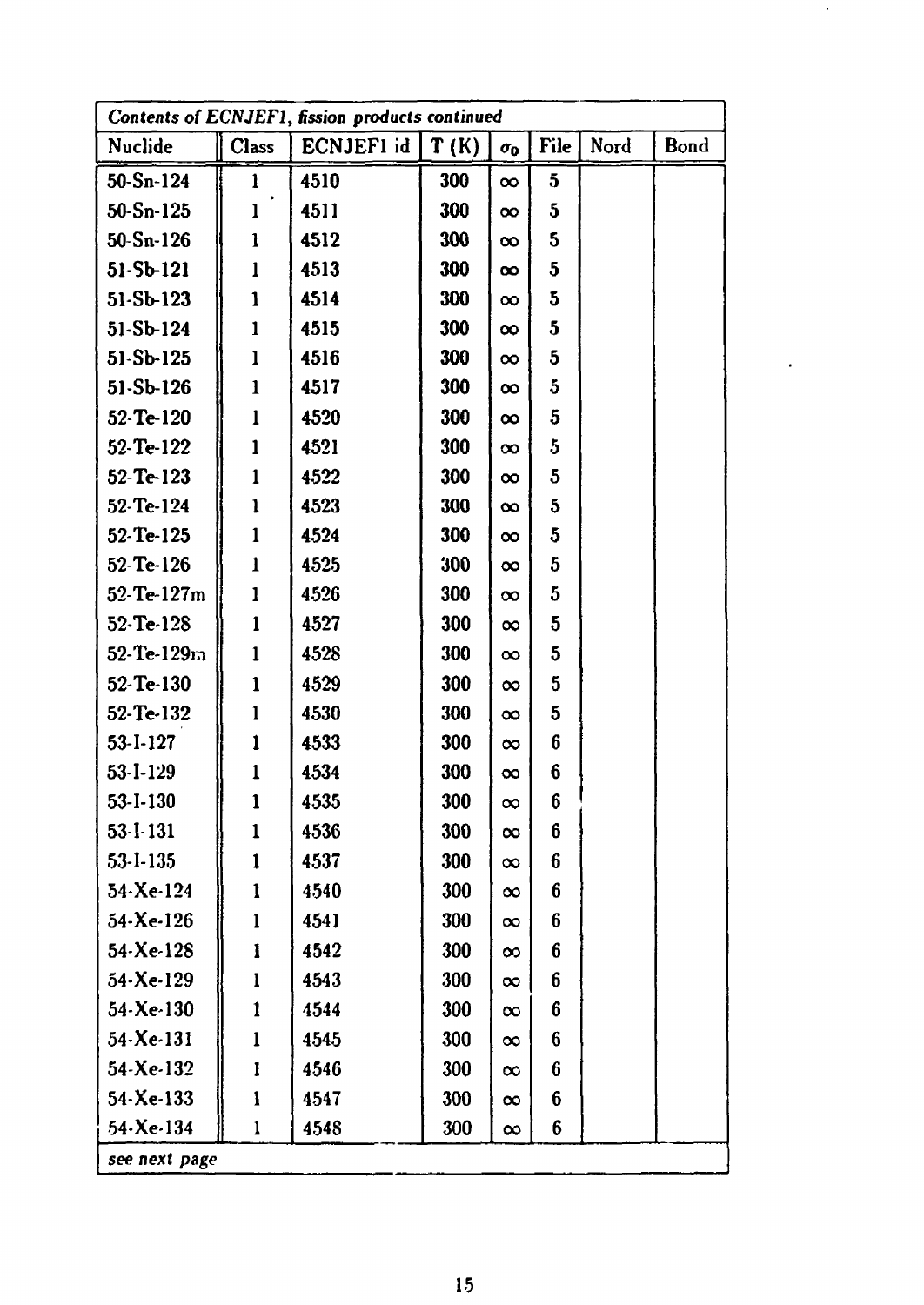|                 | Contents of ECNJEF1, fission products continued |            |      |            |                          |            |      |  |  |
|-----------------|-------------------------------------------------|------------|------|------------|--------------------------|------------|------|--|--|
| Nuclide         | <b>Class</b>                                    | ECNJEF1 id | T(K) | $\sigma_0$ | File                     | Nord       | Bond |  |  |
| $54 - Xe - 135$ |                                                 | 4549       | 300  | $\infty$   | 6                        |            |      |  |  |
| $54 - Xe - 136$ | 1                                               | 4551       | 300  | $\infty$   | 6                        |            |      |  |  |
| $55 - Cs - 133$ | 3                                               | 45530      | 300  | 1000       | 14                       | $\ddag$    |      |  |  |
| 55-Cs-134       | l                                               | 4554       | 300  | $\infty$   | 6                        |            |      |  |  |
| $55-Cs-135$     | 3                                               | 45550      | 300  | 1000       | 14                       | $\ddagger$ |      |  |  |
| 55-Cs-136       | l                                               | 4556       | 300  | $\infty$   | 6                        |            |      |  |  |
| $55 - Cs - 137$ | ı                                               | 4557       | 300  | $\infty$   | 6                        |            |      |  |  |
| 56-Ba-140       | 1                                               | 4560       | 300  | $\infty$   | 6                        |            |      |  |  |
| 56-Ba-134       | ı                                               | 4564       | 300  | $\infty$   | 6                        |            |      |  |  |
| 56-Ba-135       | l                                               | 4565       | 300  | $\infty$   | 6                        |            |      |  |  |
| 56-Ba-136       | ı                                               | 4566       | 300  | $\infty$   | 6                        |            |      |  |  |
| 56-Ba-137       | l                                               | 4567       | 300  | $\infty$   | 6                        |            |      |  |  |
| $56 - Ba - 138$ | 1                                               | 4568       | 300  | $\infty$   | 6                        |            |      |  |  |
| $57 - La - 140$ | l                                               | 4570       | 300  | $\infty$   | 6                        |            |      |  |  |
| $57-La-139$     | l                                               | 4579       | 300  | $\infty$   | 6                        |            |      |  |  |
| 58-Ce-140       | 1                                               | 4580       | 300  | $\infty$   | 6                        |            |      |  |  |
| 58-Ce-141       | 1                                               | 4581       | 300  | $\infty$   | 6                        |            |      |  |  |
| 58-Ce-142       | ı                                               | 4582       | 300  | $\infty$   | 6                        |            |      |  |  |
| 58-Ce-143       | ı                                               | 4583       | 300  | $\infty$   | 6                        |            |      |  |  |
| 58-Ce-144       | ı                                               | 4584       | 300  | $\infty$   | 6                        |            |      |  |  |
| 59-Pr-141       | 1                                               | 4591       | 300  | $\infty$   | 6                        |            |      |  |  |
| 59-Pr-142       | 1                                               | 4592       | 300  | $\infty$   | 6                        |            |      |  |  |
| $59 - Pr - 143$ | 1                                               | 4593       | 300  | $\infty$   | 6                        |            |      |  |  |
| 60-Nd-150       | 1                                               | 4600       | 300  | $\infty$   | 7                        |            |      |  |  |
| 60-Nd-142       | ı                                               | 4602       | 300  | $\infty$   | 7                        |            |      |  |  |
| 60-Nd-143       | I                                               | 4603       | 300  | $\infty$   | $\overline{\mathcal{I}}$ |            |      |  |  |
| 60-Nd-144       | $\mathbf{1}$                                    | 4604       | 300  | $\infty$   | 7                        |            |      |  |  |
| 60-Nd-145       | 1                                               | 4605       | 300  | $\infty$   | 7                        |            |      |  |  |
| 60-Nd-146       | $\mathbf{I}$                                    | 4606       | 300  | $\infty$   | 7                        |            |      |  |  |
| 60-Nd-147       | $\mathbf{l}$                                    | 4607       | 300  | $\infty$   | 7                        |            |      |  |  |
| 60-Nd-148       | 1                                               | 4608       | 300  | $\infty$   | 7                        |            |      |  |  |
| $61-Pm-147$     | $\mathbf{I}$                                    | 4611       | 300  | $\sim$     | $\overline{\mathbf{r}}$  |            |      |  |  |
| $61-Pm-148g$    | $\mathbf{1}$                                    | 4612       | 300  | $\infty$   | 7                        |            |      |  |  |
| see next page   |                                                 |            |      |            |                          |            |      |  |  |

 $\hat{\mathbf{v}}$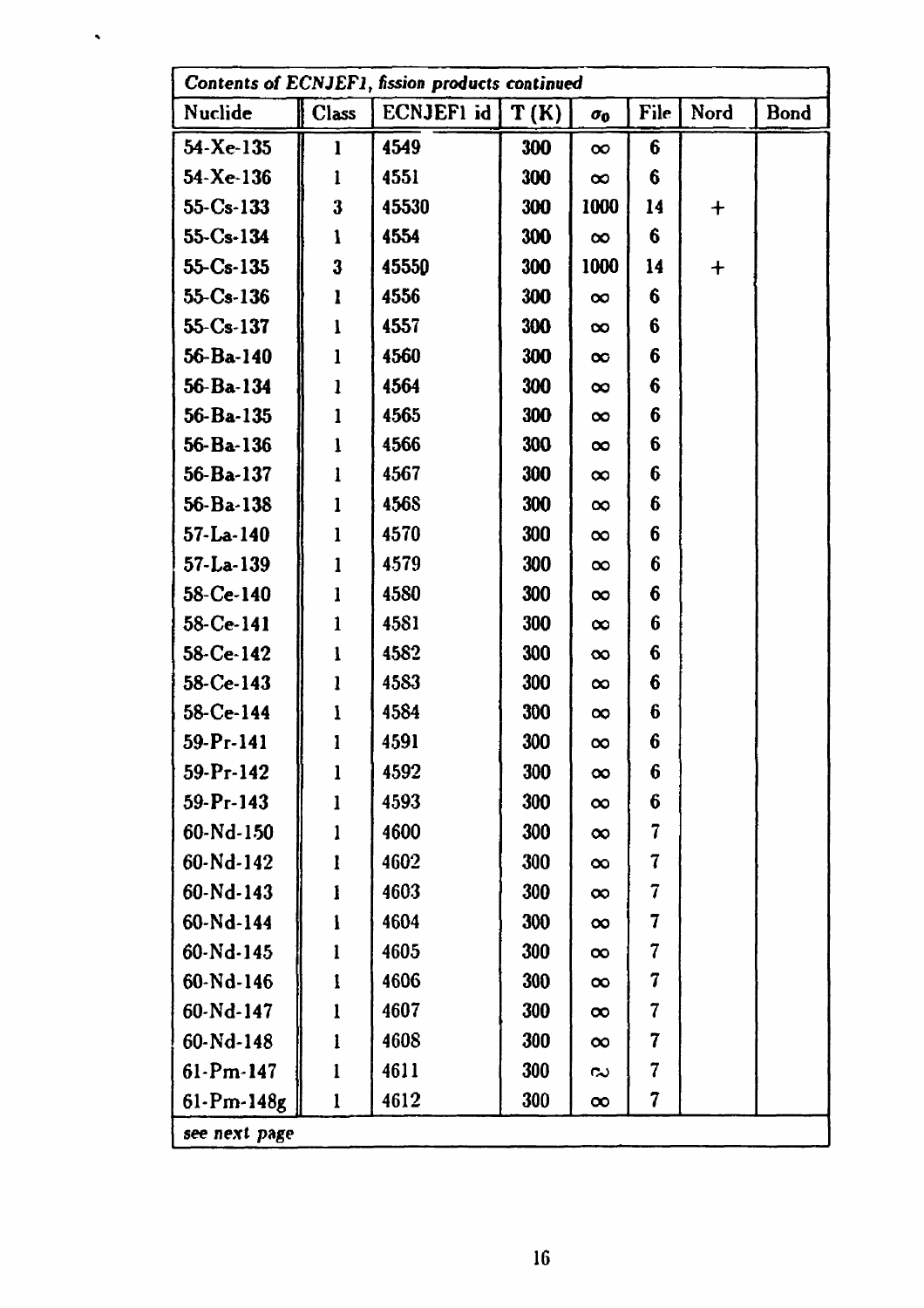| Contents of ECNJEF1, fission products continued |              |            |      |              |                         |             |             |  |  |
|-------------------------------------------------|--------------|------------|------|--------------|-------------------------|-------------|-------------|--|--|
| Nuclide                                         | <b>Class</b> | ECNJEF1 id | T(K) | $\sigma_{0}$ | File                    | Nord        | <b>Bond</b> |  |  |
| $61-Pm-148m$                                    | $\mathbf{1}$ | 4613       | 300  | $\infty$     | $\overline{\mathbf{7}}$ |             |             |  |  |
| $61-Pm-149$                                     | 1            | 4614       | 300  | $\infty$     | 7                       |             |             |  |  |
| $61-Pm-151$                                     | $\mathbf{1}$ | 4615       | 300  | $\infty$     | 7                       |             |             |  |  |
| $62-Sm-150$                                     | $\mathbf{1}$ | 4620       | 300  | $\infty$     | 7                       |             |             |  |  |
| $62-Sm-151$                                     | 1            | 4621       | 300  | $\infty$     | 7                       |             |             |  |  |
| $62-Sm-152$                                     | l            | 4622       | 300  | $\infty$     | 7                       |             |             |  |  |
| $62-Sm-153$                                     | ı            | 4623       | 300  | $\infty$     | 7                       |             |             |  |  |
| $62-Sm-154$                                     | $\mathbf{1}$ | 4624       | 300  | $\infty$     | 7                       |             |             |  |  |
| $62-Sm-144$                                     | 1            | 4626       | 300  | $\infty$     | 7                       |             |             |  |  |
| $62-Sm-147$                                     | l            | 4627       | 300  | $\infty$     | 7                       |             |             |  |  |
| $62-Sm-148$                                     | l            | 4628       | 300  | $\infty$     | $\overline{\mathbf{r}}$ |             |             |  |  |
| $62-Sn-149$                                     | 3            | 46290      | 300  | 1000         | 15                      | $\mathbf +$ |             |  |  |
| 63-Eu-151                                       | 3            | 46310      | 300  | 1000         | 15                      | $\ddag$     |             |  |  |
| 63-Eu-152                                       | 1            | 4632       | 300  | $\infty$     | $\overline{\mathbf{7}}$ |             |             |  |  |
| 63-Eu-153                                       | 3            | 46330      | 300  | 1000         | 15                      | $\bm{+}$    |             |  |  |
| 63-Eu-154                                       | İ            | 4634       | 300  | $\infty$     | 7                       |             |             |  |  |
| 63-Eu-155                                       | l            | 4635       | 300  | $\infty$     | 7                       |             |             |  |  |
| 63-Eu-156                                       | $\mathbf{1}$ | 4636       | 300  | $\infty$     | 7                       |             |             |  |  |
| 63-Eu-157                                       | 1            | 4637       | 300  | $\infty$     | 7                       |             |             |  |  |
| 64-Gd-0                                         | 1            | 4649       | 300  | $\infty$     | 7                       |             |             |  |  |
| 64-Gd-154                                       | 3            | 46440      | 300  | $\infty$     | 15                      | $\bm{+}$    |             |  |  |
| 64-Gd-155                                       | 3            | 46450      | 300  | $\infty$     | 15                      | $\mathbf +$ |             |  |  |
| 64-Gd-156                                       | 3            | 46460      | 300  | 1000         | 15                      | $\ddag$     |             |  |  |
| 64-Gd-157                                       | 3            | 46470      | 300  | $\infty$     | 15                      | $\bm{+}$    |             |  |  |
| 64-Gd-158                                       | 3            | 46480      | 300  | $\infty$     | 15                      | $\ddagger$  |             |  |  |
| 64-Gd-160                                       | 3            | 46400      | 300  | $\infty$     | 15                      | $\ddag$     |             |  |  |
| 65-Tb-160                                       | 1            | 4650       | 300  | $\infty$     | 7                       |             |             |  |  |
| 65-Tb-159                                       | 1            | 4659       | 300  | $\infty$     | 7                       |             |             |  |  |
| 66-Dy-160                                       | $\mathbf{1}$ | 4660       | 300  | $\infty$     | 8                       |             |             |  |  |
| 66-Dy-161                                       | l            | 4661       | 300  | $\infty$     | 8                       |             |             |  |  |
| 66-Dy-162                                       | 1            | 4662       | 300  | $\infty$     | 8                       |             |             |  |  |
| 66-Dy-163                                       | 1            | 4663       | 300  | $\infty$     | 8                       |             |             |  |  |
| 66-Dy-164                                       | 1            | 4664       | 300  | $\infty$     | 8                       |             |             |  |  |
| see next page                                   |              |            |      |              |                         |             |             |  |  |

 $\mathcal{L}_{\mathcal{A}}$ 

 $\overline{a}$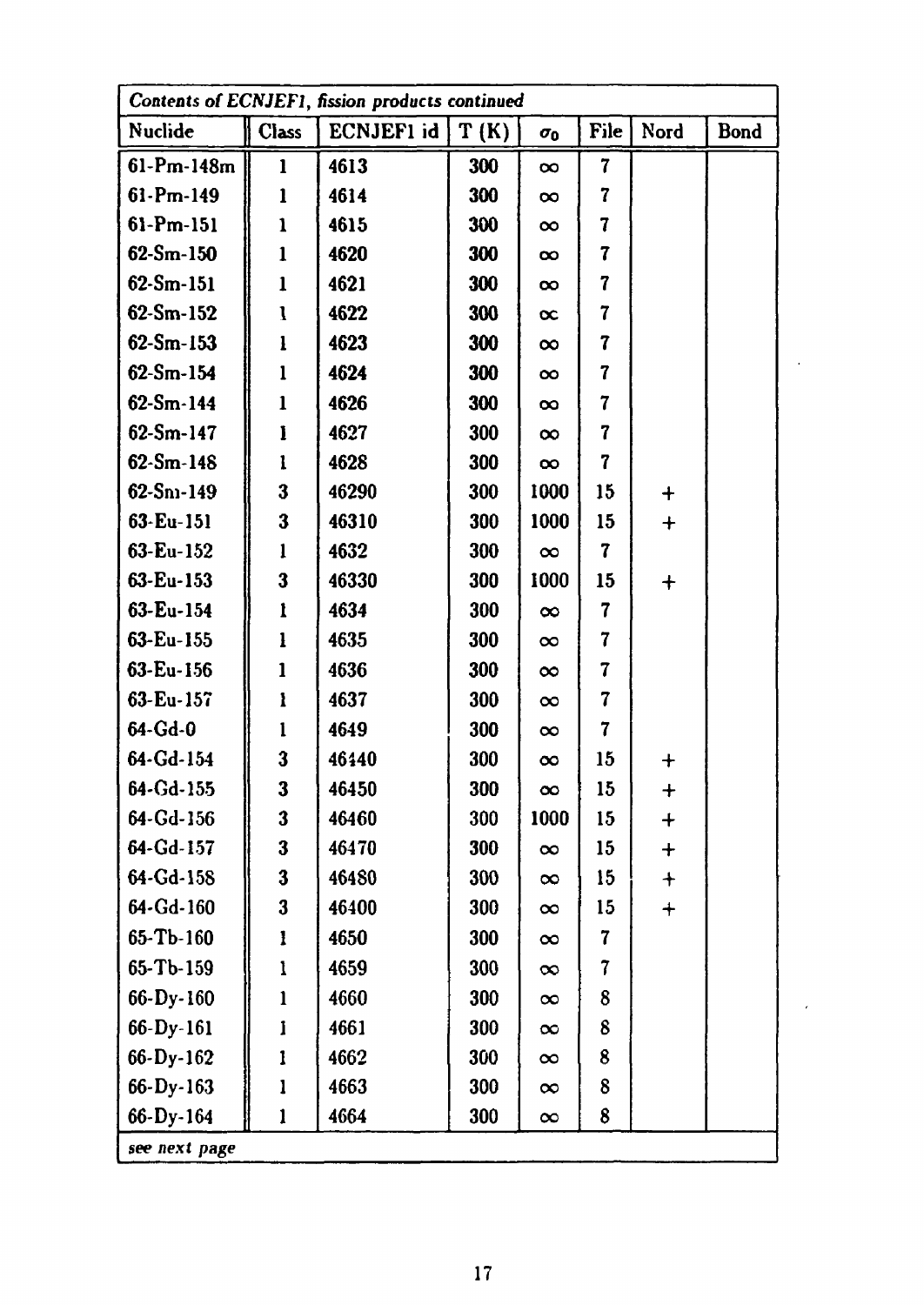| Contents of ECNJEF1, fission products continued |              |           |      |            |      |            |             |  |
|-------------------------------------------------|--------------|-----------|------|------------|------|------------|-------------|--|
| Nuclide                                         | Class        | ECNJEF1id | T(K) | $\sigma_0$ | File | Nord       | <b>Bond</b> |  |
| 67-Ho-165                                       | 1            | 4675      | 300  | $\infty$   | 8    |            |             |  |
| 68-Er-166                                       | 1            | 4686      | 300  | $\infty$   | 8    |            |             |  |
| 68-Er-167                                       | 1            | 4687      | 300  | $\infty$   | 8    |            |             |  |
| $71-Lu-175$                                     | ı            | 4715      | 300  | $\infty$   | 8    |            |             |  |
| $71-Lu-176$                                     | $\mathbf{l}$ | 4716      | 300  | $\infty$   | 8    |            |             |  |
| 72-Hf-0                                         | $\mathbf{I}$ | 4721      | 300  | $\infty$   | 8    |            |             |  |
| 72-Hf-174                                       | 3            | 47240     | 300  | $\infty$   | 15   | $\bm{+}$   |             |  |
| 72-Hf-176                                       | 3            | 47260     | 300  | $\infty$   | 15   | $\ddag$    |             |  |
| 72-Hf-177                                       | 3            | 47270     | 300  | $\infty$   | 15   | $\ddagger$ |             |  |
| 72-Hf-178                                       | 3            | 47280     | 300  | $\infty$   | 15   | $\ddagger$ |             |  |
| 72-Hf-179                                       | 3            | 47290     | 300  | $\infty$   | 15   | $\dot{+}$  |             |  |
| 73-Ta-182                                       | 1            | 4732      | 300  | $\infty$   | 8    |            |             |  |
| 74-W-182                                        | $\mathbf{1}$ | 4742      | 300  | $\infty$   | 8    |            |             |  |
| 74-W-183                                        | 1            | 4743      | 300  | $\infty$   | 8    |            |             |  |
| 74-W-184                                        | l            | 4744      | 300  | $\infty$   | 8    |            |             |  |
| 74-W-186                                        | 1            | 4746      | 300  | $\infty$   | 8    |            |             |  |
| 75-Re-185                                       | $\mathbf{1}$ | 4755      | 300  | $\infty$   | 8    |            |             |  |
| 75-Re-187                                       | 1            | 4757      | 300  | $\infty$   | 8    |            |             |  |
| 79-Au-197                                       | 1            | 4797      | 300  | $\infty$   | 8    |            |             |  |
| 82-Pb-0                                         | 1            | 4820      | 300  | $\infty$   | 8    |            |             |  |
| 83-Bi-209                                       | $\mathbf{1}$ | 4839      | 300  | $\infty$   | 8    |            |             |  |

 $\mathcal{L}_{\mathcal{A}}$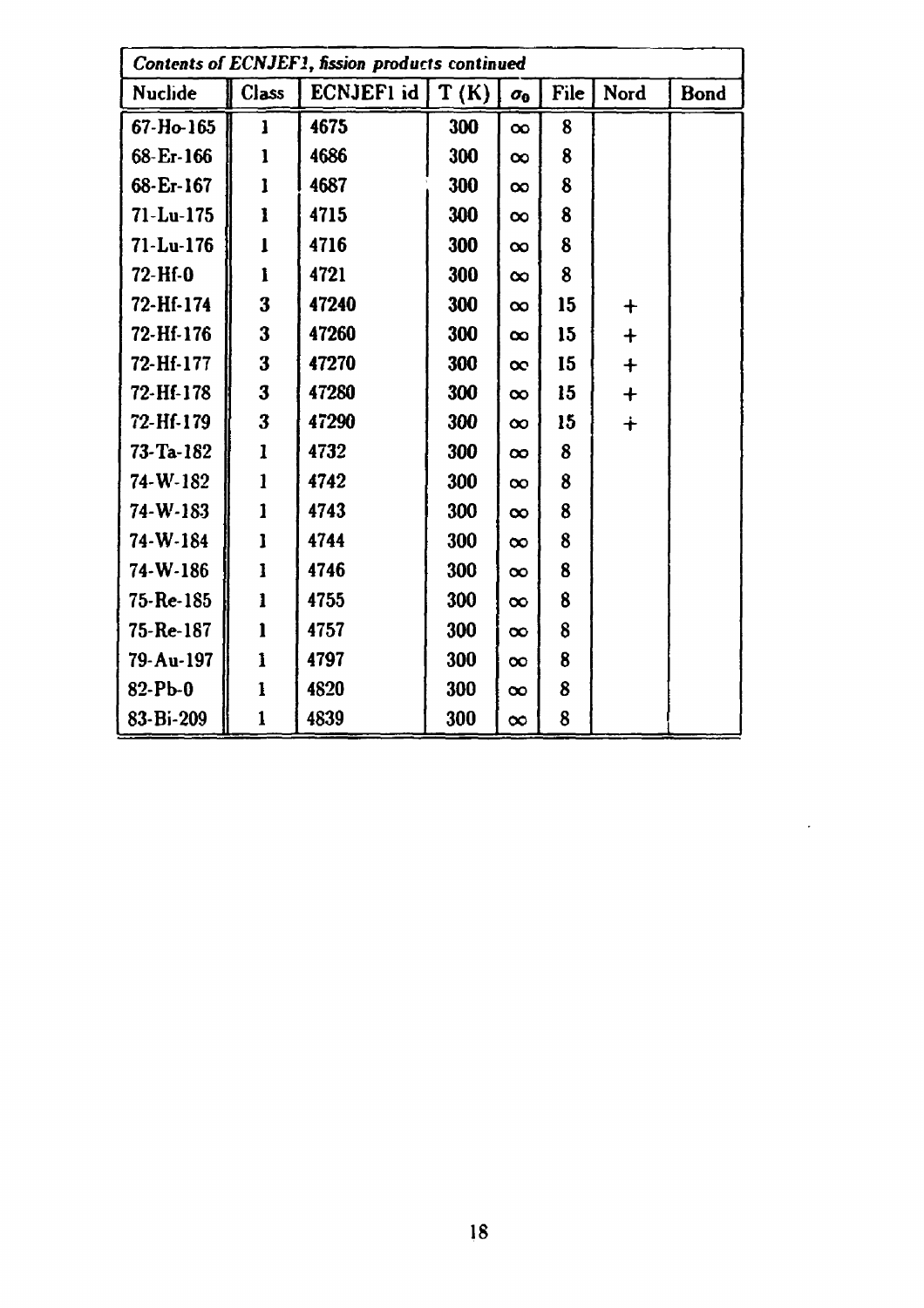| Nuclide          | <b>Class</b>    | ECNJEF1 id | T(K)          | $\sigma_{0}$     | File             | Nord                          | <b>Bond</b> |
|------------------|-----------------|------------|---------------|------------------|------------------|-------------------------------|-------------|
| 90-Th-230        | ł               | 4900       | 300           | $\infty$         | 9                |                               |             |
| 90-Th-232        | 3               | 49020      | 300           | 1000             | 15               | $\ddagger$                    |             |
| 91-Pa-231        | l               | 4911       | 300           | $\infty$         | $\boldsymbol{9}$ |                               |             |
| $91-Pa-233$      | $\mathbf{l}$    | 4913       | 300           | $\infty$         | $\boldsymbol{9}$ |                               |             |
| 92-U-232         | $\mathbf{l}$    | 4922       | 300           | $\infty$         | 9                |                               |             |
| $92 - U - 233$   | 1               | 4923       | 300           | $\infty$         | 9                |                               |             |
| 92-U-234         | $6\phantom{1}6$ | 92234      | 293,          | $\infty, \ldots$ | 26               | $\ddagger$                    | $\ddagger$  |
| 92-U-235         | $6\phantom{1}$  | 92235      | 293,          | $\infty, \ldots$ | 26               | $\mathbf +$                   | $\ddagger$  |
| 92-U-236         | 6               | 92236      | 293,          | $\infty, \ldots$ | 26               | $\mathbf +$                   | $\ddag$     |
| 92-U-237         | $\mathbf{1}$    | 4927       | 300           | $\infty$         | 9                |                               |             |
| 92-U-238         | 6               | 92238      | 293,          | $\infty, \ldots$ | 26               | $\ddag$                       | $\cdot$ +   |
| 93-Np-237        | $\mathbf{1}$    | 4937       | 300           | $\infty$         | 9                |                               |             |
| 93-Np-238        | l               | 4938       | 300           | $\infty$         | 9                |                               |             |
| 93-Np-239        | $\mathbf{l}$    | 4939       | 300           | $\infty$         | 9                |                               |             |
| 94-Pu-236        | $\mathbf{1}$    | 4946       | 300           | $\infty$         | 9                |                               |             |
| 94-Pu-237        | $\mathbf{1}$    | $49 + 7$   | 300           | $\infty$         | 9                |                               |             |
| 94-Pu-238        | 3               | 49480      | 300           | 1000             | 17               | $\textcolor{red}{\textbf{+}}$ |             |
| 94-Pu-239        | 6               | 94239      | $300, \ldots$ | $\infty, \ldots$ | 26               | $\ddag$                       | $\ddag$     |
| 94-Pu-240        | 6               | 4940       | $293, \ldots$ | $\infty, \ldots$ | 26               | $\ddagger$                    | $\ddag$     |
| 94-Pu-241        | 6               | 4941       | 293           | $\infty, \ldots$ | 26               | $\bm{+}$                      | $\mathbf +$ |
| 94-Pu-242        | $\bf{3}$        | 4942       | 300           | 1000             | 17               | $\div$                        |             |
| 94-Pu-243        | 1               | 4943       | 300           | $\infty$         | 9                |                               |             |
| 94-Pu-244        |                 | 4944       | 300           | $\infty$         | 9                |                               |             |
| $95 - Am - 241$  | $\bf{3}$        | 4951       | 300           | 1000             | 17               | $\ddag$                       |             |
| $95 - Am - 242g$ | l               | 4952       | 300           | $\infty$         | 9                |                               |             |
| 95-Am-242m       | 1               | 4953       | 300           | $\infty$         | 9                |                               |             |
| $95 - Am - 243$  | $\mathbf{1}$    | 4954       | 300           | $\infty$         | 9                |                               |             |
| $96 - Cm - 241$  | 1               | 4961       | 300           | $\infty$         | 9                |                               |             |
| $96$ -Cm-242     | l               | 4962       | 300           | $\infty$         | 9                |                               |             |
| $96 - Cm - 243$  | 1               | 4963       | 300           | $\infty$         | 9                |                               |             |
| 96-Cm-244        | I               | 4964       | 300           | $\infty$         | 9                |                               |             |
| $96$ -Cm-245     | l               | 4965       | 300           | $\infty$         | 9                |                               |             |
| see next page    |                 |            |               |                  |                  |                               |             |

Table 3.4: Contents of ECNJEF1, actinides.

r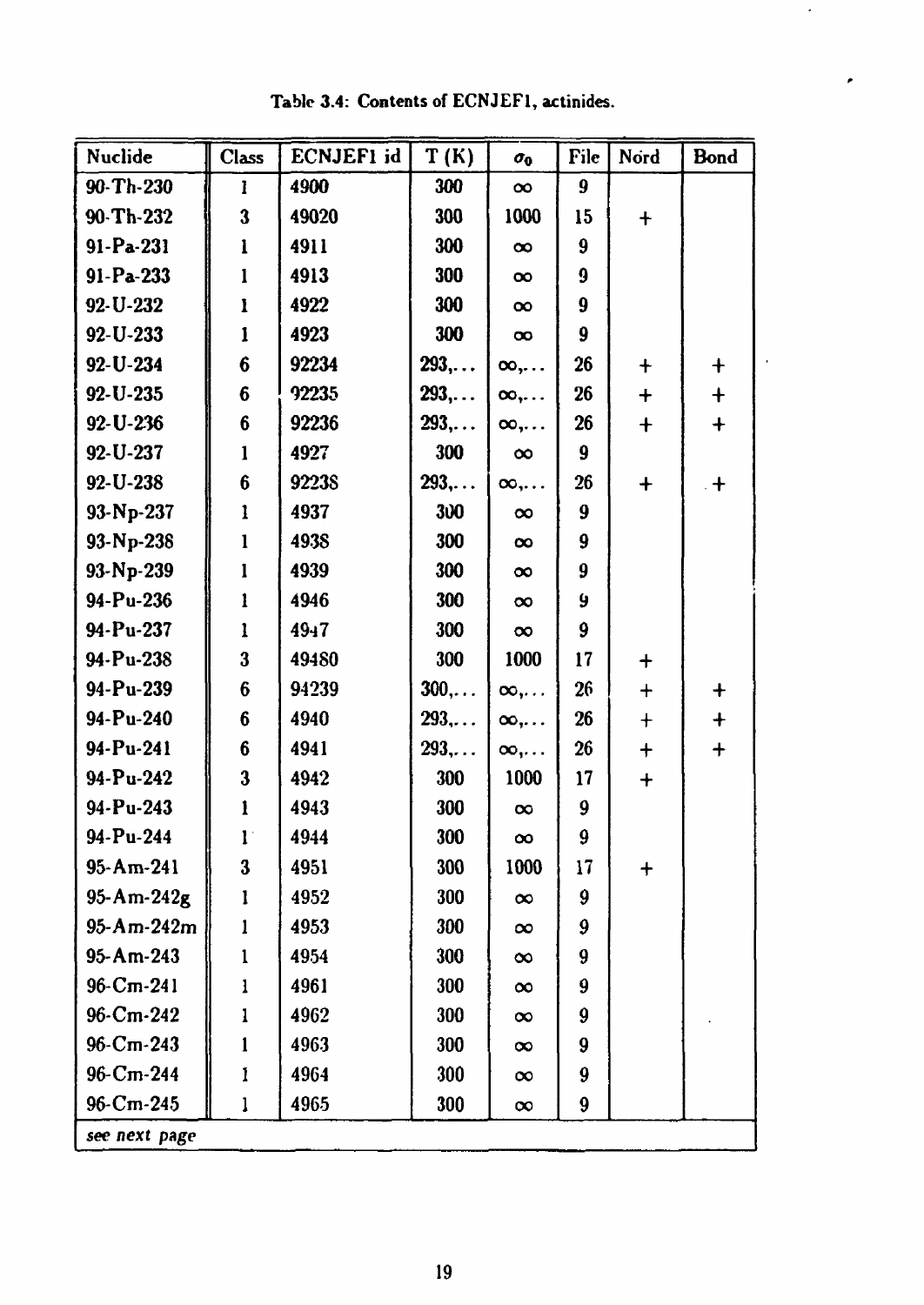| Contents of ECNJEF1, actinides continued |                     |      |     |          |                  |      |      |  |  |
|------------------------------------------|---------------------|------|-----|----------|------------------|------|------|--|--|
| Nuclide                                  | ECNJEF1 id<br>Class |      |     |          | <b>File</b>      | Nord | Bond |  |  |
| $96 - Cm - 246$                          | 1                   | 4966 | 300 | $\infty$ | 9                |      |      |  |  |
| 96-Cm-247                                |                     | 4967 | 300 | $\infty$ | 9                |      |      |  |  |
| $96 - Cm - 248$                          |                     | 4968 | 300 | $\infty$ | 9                |      |      |  |  |
| 97-Bk-249                                |                     | 4969 | 300 | $\infty$ | $\boldsymbol{9}$ |      |      |  |  |
| 98-Cf-250                                |                     | 4980 | 300 | $\infty$ | 9                |      |      |  |  |
| 98-Cf-251                                |                     | 4981 | 300 | $\infty$ | 9                |      |      |  |  |
| 98-Cf-252                                |                     | 4982 | 300 | $\infty$ | 9                |      |      |  |  |
| 98-Cf-253                                |                     | 4983 | 300 | $\infty$ | 9                |      |      |  |  |
| 98-Cf-249                                |                     | 4989 | 300 | $\infty$ | 9                |      |      |  |  |
| 99-Es-253                                |                     | 4993 | 300 | $\infty$ | 9                |      |      |  |  |

 $\bullet$ 

 $\ddot{\phantom{a}}$ 

 $\sim$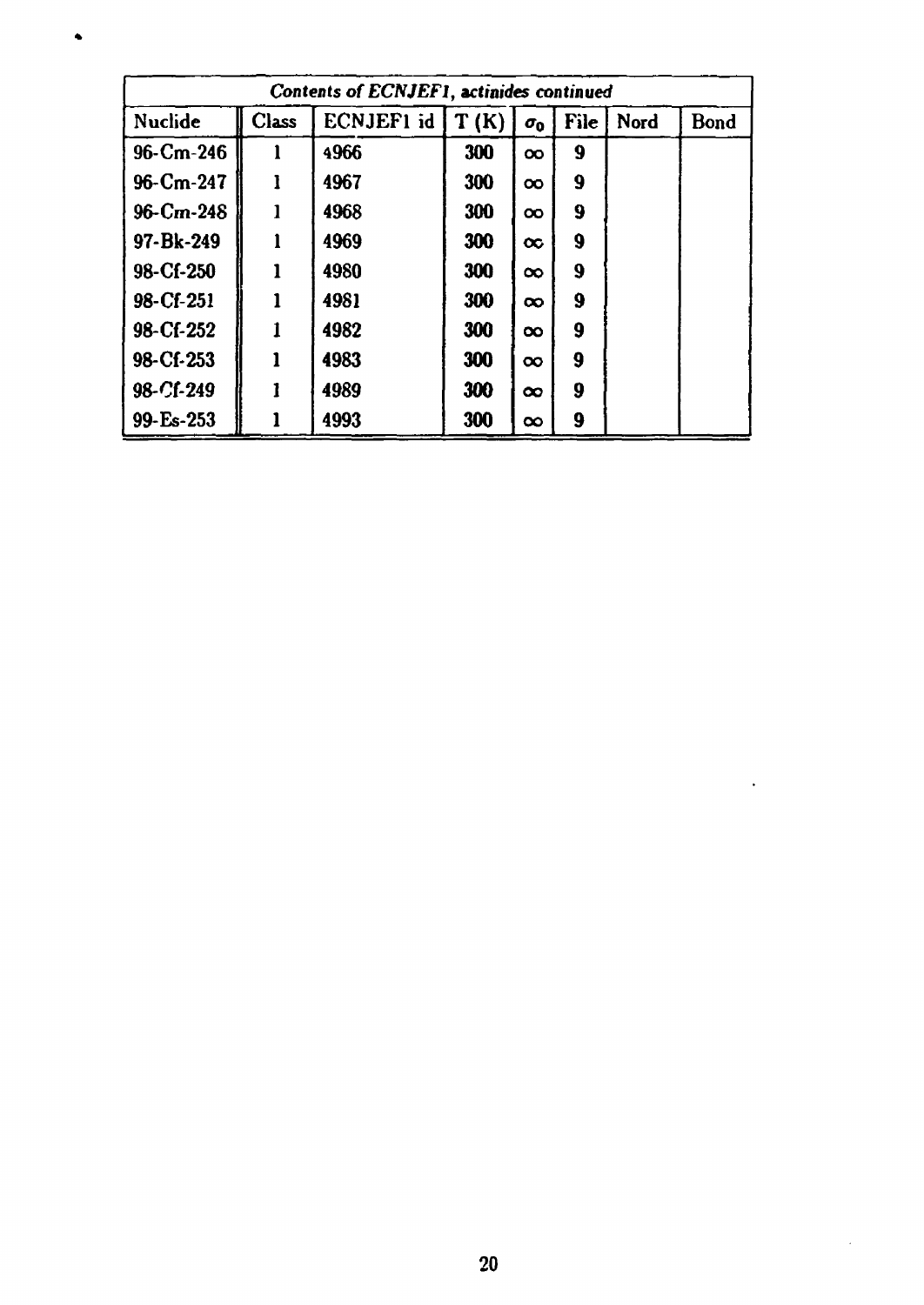Table 3.5: Contents of ECNJEFl, pseudo fi fission products of  $_{92}^{233}U$ ,  $_{92}^{235}V$  and  $_{94}^{239}Pu$ . products generated from ENDF/B **III for** 

RSFP = Rapid Saturating Fission Product,

SSFP = Slowly Saturating Fission Product,

NSFP = Non Saturating Fission Product.

| <b>Nuclide</b> | <b>Class</b> | ECNJEF1 id | T(K) | $\sigma_0$ | File | Nord | <b>Bond</b> |
|----------------|--------------|------------|------|------------|------|------|-------------|
| 92-U-233RSFP   |              | 1042       | 300  | $\infty$   | 14   |      |             |
| 92-U-235RSFP   |              | 1045       | 300  | $\infty$   | 14   |      |             |
| 94-Pu-239RSFP  | 1            | 1052       | 300  | $\infty$   | 14   |      |             |
| 92-U-233SSFP   |              | 1066       | 300  | $\infty$   | 14   |      |             |
| 92-U-235SSFP   |              | 1068       | 300  | $\infty$   | 14   |      |             |
| 94-Pu-239SSFP  |              | 1070       | 300  | $\infty$   | 14   |      |             |
| 92-U-233NSFP   |              | 1067       | 300  | $\infty$   | 14   |      |             |
| 92-U-235NSFP   |              | 1069       | 300  | $\infty$   | 14   |      |             |
| 94.Pu-239NSFP  |              | 1071       | 300  | $\infty$   | 14   |      |             |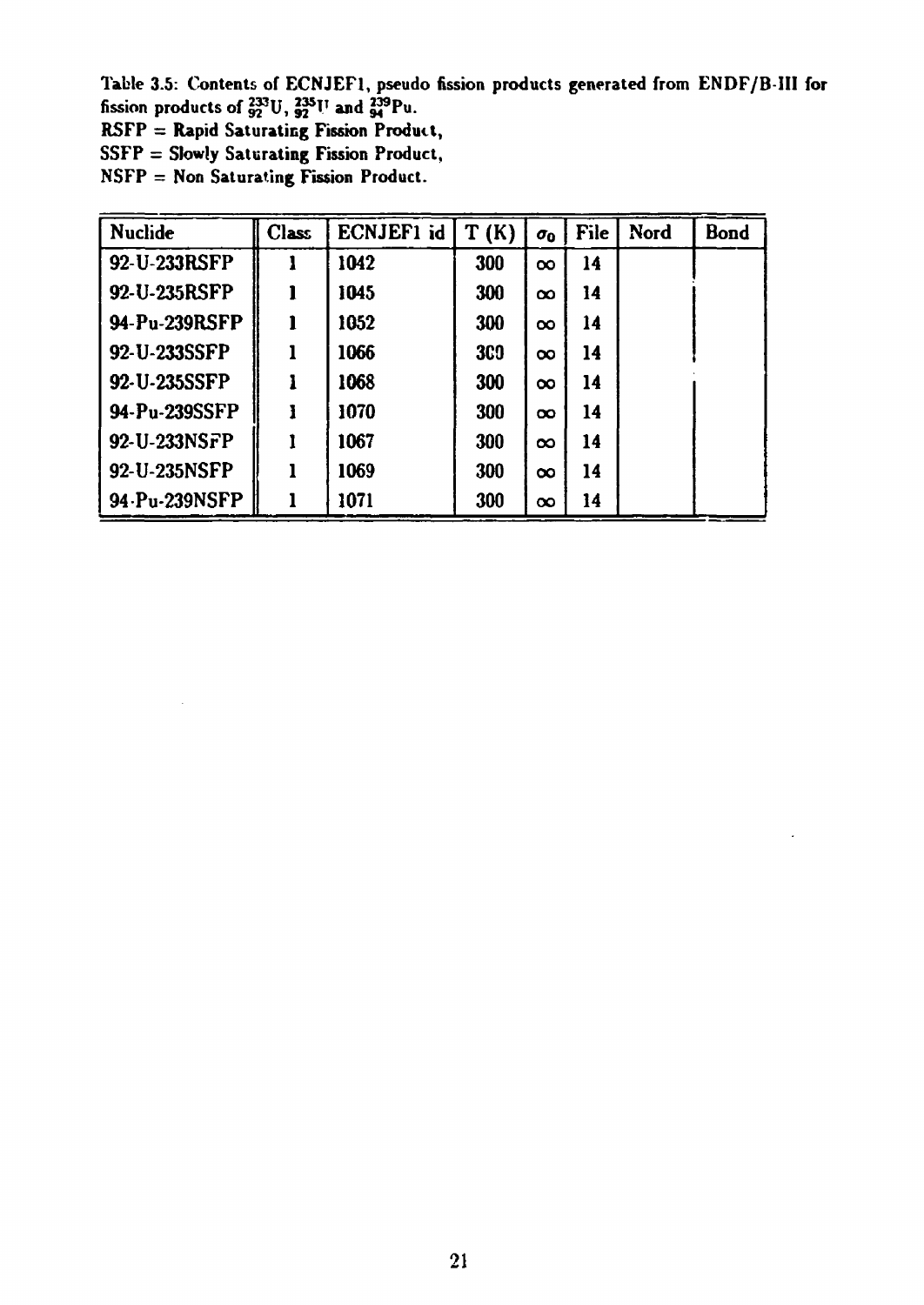| g.  | $E_{\rm high}$  | $\pmb{\epsilon}$ | $E_{\text{high}}$ | g,  | $E_{high}$      | g.               | $E_{\text{high}}$ | $\boldsymbol{\epsilon}$ | $E_{\rm high}$  |
|-----|-----------------|------------------|-------------------|-----|-----------------|------------------|-------------------|-------------------------|-----------------|
| 1   | 2.00000E+07     | $\overline{2}$   | $6.43400E + 06$   | 3   | $4.80000E + 06$ | 4                | 4.30400E+06       | 5                       | $3.00000E + 06$ |
| 6   | 2.47900E+06     | 7                | 2.35400E+06       | 8   | 1.85000E+06     | $\boldsymbol{9}$ | 1.50000E+06       | 10                      | 1.40000E+06     |
| 11  | 1.35600E+06     | 12               | 1.31700E+06       | 13  | 1.25000E+06     | 14               | 1.20000E+06       | 15                      | $1.10000E + 06$ |
| 16  | 1.01000E+06     | 17               | $9.20000E + 05$   | 18  | $9.00000E + 05$ | 19               | 8.75000E+05       | 20                      | 8.61100E+05     |
| 21  | 8.20000E+05     | 22               | 8.00000E+05       | 23  | 7.50000E+05     | 24               | 6.79000E+05       | 25                      | 6.70000E+05     |
| 26  | 6.00000E+05     | 27               | 5.73000E+05       | 28  | 5.50000E+05     | 29               | 4.99520E+05       | 30                      | 4.70000E+05     |
| 31  | 4.40000E+05     | 32               | 4.20000E+05       | 33  | 4.00000E+05     | 34               | 3.30000E+05       | 35                      | 2.70000E+05     |
| 36  | 2.00000E+05     | 37               | 1.50000E+05       | 38  | 1.28300E+05     | 39               | 1.00000E+05       | 40                      | 8.50000E+04     |
| 41  | 8.20000E+04     | 42               | 7.50000E+04       | 43  | 7.30000E+04     | 44               | 6.00000E+04       | 45                      | 5.20000E+04     |
| 46  | 5.00000E+04     | 47               | 4.50000E+04       | 48  | 3.00000E+04     | 49               | 2.50000E+04       | 50                      | 1.70000E+04     |
| 51  | 1.30000E+04     | 52               | $9.50000E + 03$   | 53  | 8.03000E+03     | 54               | 6.00000E+03       | 55                      | 3.50000E+03     |
| 56  | 3.74000E+03     | 57               | $3.00000E + 03$   | 58  | 2.58000E+03     | 59               | 2.29000E+03       | 60                      | $2.20000E + 03$ |
| 61  | 1.80000E+03     | 62               | 1.55000E+03       | 63  | $1.50000E + 03$ | 64               | 1.15000E+03       | 65                      | 9.50000E+02     |
| 66  | 6.83000E+02     | 67               | 6.70000E+02       | 68  | 5.50000E+02     | 69               | 3.05000E+02       | 70                      | 2.85000E+02     |
| 71  | 2.40000E+02     | 72               | 2.10000E+02       | 73  | 2.07500E+02     | 74               | 1.92500E+02       | 75                      | $1.86000E + 02$ |
| 76  | 1.22000E+02     | 77               | 1.19000E+02       | 78  | 1.15000E+02     | 79               | 1.08000E+02       | 80                      | $1.00000E + 02$ |
| 81  | 9.00000E+01     | 82               | 8.20000E+01       | 83  | 8.00000E+01     | 84               | 7.60000E+01       | 85                      | 7.20000E+01     |
| 86  | 6.75000E+01     | 87               | 6.50000E+01       | 88  | 6.10000E+01     | 89               | 5.90000E+01       | 90                      | 5.34000E+01     |
| 91  | 5.20000E+01     | 92               | 5.06000E+01       | 93  | 4.92000E+01     | 94               | 4.83000E+01       | 95                      | 4.70000E+01     |
| 96  | 4.52000E+01     | 97               | 4.40000E+01       | 98  | 4.24000E+01     | 99               | 4.10000E+01       | 100                     | 3.96000E+01     |
| 101 | 3.91000E+01     | 102              | 3.80000E+01       | 103 | 3.70000E+01     | 104              | 3.55000E+01       | 105                     | 3.46000E+01     |
| 106 | 3.37500E+01     | 107              | 3.32500E+01       | 108 | 3.17500E+01     | 109              | 3.12500E+01       | 110                     | 3.00000E+01     |
| 111 | 2.75000E+01     | 112              | 2.50000E+01       | 113 | 2.25000E+01     | 114              | 2.10000E+01       | 115                     | 2.00000E+01     |
| 116 | $1.90000E + 01$ | 117              | 1.85000E+01       | 118 | 1.70000E+01     | 119              | 1.60000E+01       | 120                     | 1.51000E+01     |
| 121 | 1.44000E+01     | 122              | 1.37500E+01       | 123 | 1.29000E+01     | 124              | 1.19000E+01       | 125                     | I.15000E+01     |
| 126 | 1.00000E+01     | 127              | 9.10000E+00       | 128 | 8.10000E+00     | 129              | 7.15000E+00       | 130                     | 7.00000E+00     |
| 131 | 6.75000E+00     | 132              | 6.50000E+00       | 133 | 6.25000E+00     | 134              | 6 00000E+00       | 135                     | 5.40000E+00     |
| 136 | 5.00000E+00     | 137              | 4.75000E+00       | 138 | 4.00000E+00     | 139              | 3.73000E+00       | <b>140</b>              | 3.50000E+00     |
| 141 | 3.15000E+00     | 142              | 3.05000E+00       | 143 | 3.00000E+00     | 144              | 2.97000E+00       | 145                     | 2.87000E+00     |
| 146 | 2.77000E+00     | 147              | 2.67000E+00       | 148 | 2.57000E+00     | 149              | 2.47000E+00       | 150                     | 2.38000E+00     |
| 151 | 2.30000E+00     | 152              | 2.21000E+00       | 153 | 2.12000E+00     | 154              | 2.00000E+00       | 155                     | 1.94000E+00     |
| 156 | 1.86000E+00     | 157              | 1.77000E+00       | 158 | 1.68000E+00     | 159              | 1.59000E+00       | 160                     | 1.50000E+00     |
| 161 | 1.45000E+00     | 162              | 1.40000E+00       | 163 | 1.35000E+00     | 164              | $1.30000E + 00$   | 165                     | 1.25000E+00     |
| 166 | 1.22500E+00     | 167              | 1.20000E+00       | 168 | 1.17500E+00     | 169              | 1.15000E+00       | 170                     | 1.14000E+00     |
| 171 | 1.13000E+00     | 172              | 1.12000E+00       | 173 | 1.11000E+00     | 174              | 1.10000E+00       | 175                     | $1.09000E + 00$ |
| 176 | $1.08000E + 00$ | 177              | 1.07000E+00       | 178 | 1.06000E+00     | 179              | 1.05000E+00       | 180                     | $1.04000E + 00$ |
| 181 | 1.03000E+00     | 182              | 1.02000E+00       | 183 | 1.01000E+00     | 184              | $1.00000E + 00$   | 185                     | 9.75000E-01     |
| 186 | $9.50000E - 01$ | 187              | $9.25000E - 01$   | 188 | $9.00000E - 01$ | 189              | 8.50000E-01       | 190                     | 8.00000E-01     |
| 191 | 7.50000E-01     | 192              | 7.00000E-01       | 193 | 6.50000E-01     | 194              | $6.00000E - 01$   | 195                     | 5.50000E-01     |
| 196 | $5.00000E - 01$ | 197              | 4.50000E-01       | 198 | 4.00000E-01     | 199              | 3.75000E-01       | 200                     | $3.50000E - 01$ |
| 201 | 3.25000E-01     | 202              | 3.00000E-01       | 203 | 2.75000E-01     | 204              | $2.50000E - 01$   | 205                     | 2.25000E-01     |
| 206 | 2.00000E-01     | 207              | 1.75000E-01       | 208 | $1.50000E - 01$ | 209              | 1.25000E-01       | 210                     | $1.00000E - 01$ |
| 211 | $9.00000E - 02$ | 212              | 8.00000E-02       | 213 | 7.00000E-02     | 214              | 6.00000E-02       | 215                     | $5.00000E - 02$ |
| 216 | $4.00000E - 02$ | 217              | $3.00000E - 02$   | 218 | $2.53000E - 02$ | 219              | $1.00000E - 02$   |                         | $1.00000E - 05$ |